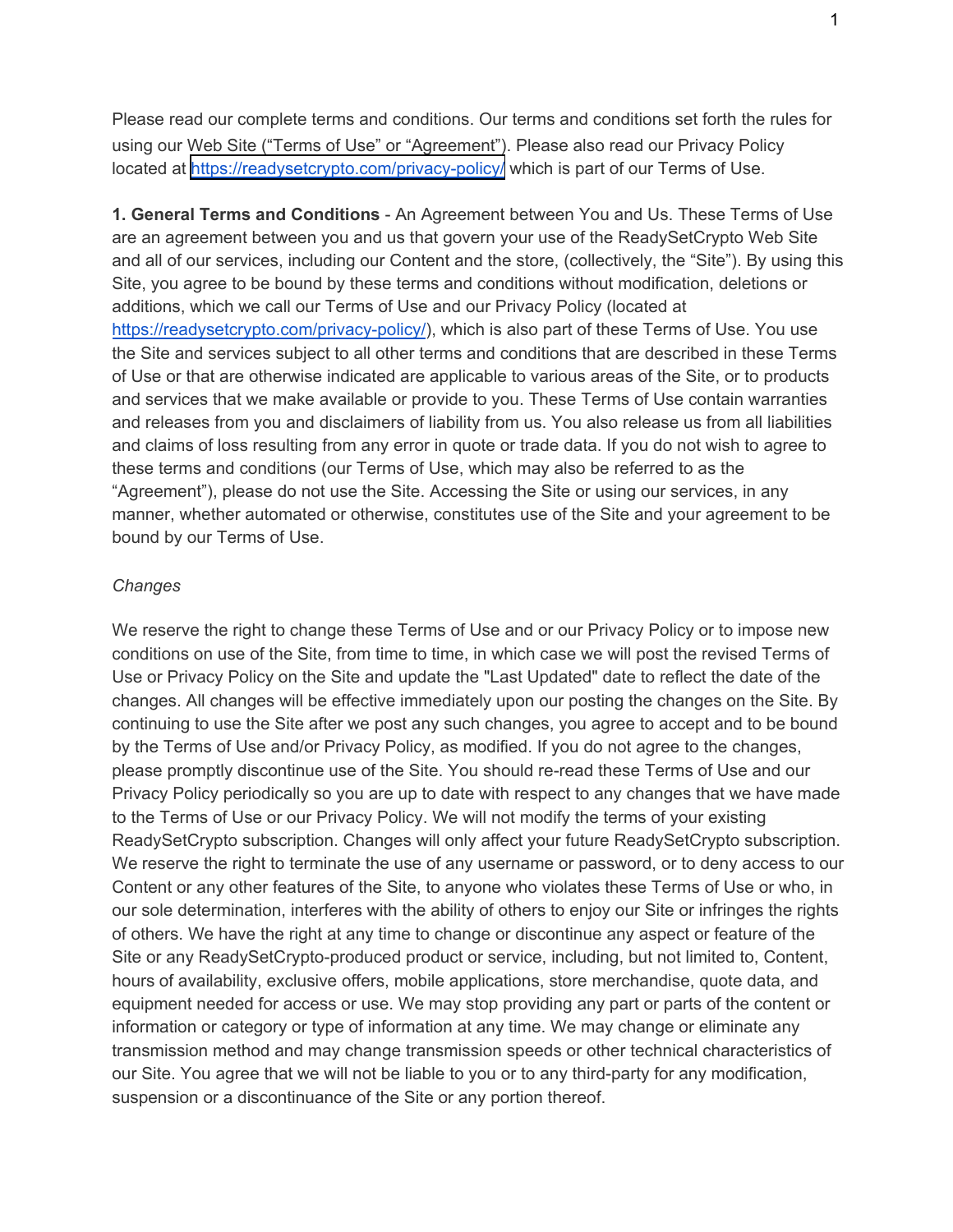#### *Eligibility*

You represent that you are of legal age to enter into a binding contract. You must be at least 18 years old to be eligible to use the Site and register for free to become a Registrant. However, if you are at least 13 years old and younger than 18, you may use the Site in conjunction with your parent or guardian who agrees to be bound by this Agreement. If you are between the ages of 13 and 18 you should review these Terms of Use with your parent or guardian. If you become a Registrant, you must have your parent or legal guardian check the box affirmatively indicating that you have read and agree to be bound by these Terms of Use and our Privacy Policy. No one under age 13 may use the Site. We are owned and operated within the United States. This Site is intended for use only by persons residing in the United States. If you choose to access this Site from any location other than the United States, you are fully responsible for compliance with the laws of the jurisdiction from where you access this Site. We make no representations that the Site or the content available through the Site is appropriate or permitted for use outside the United States. You may not use this Site from any jurisdiction where access and/or use of this Site is prohibited or violates any laws. Protecting your Confidential Information You are responsible for protecting the confidentiality of any subscription identification numbers or codes, passwords, and store credit identification numbers or codes that we give you in connection with your use of this Site. You agree to notify us immediately of any unauthorized use of your subscription identification numbers or codes, passwords or store credit identification numbers or any other breach of security by calling ReadySetCrypto client service at 1 (800) 979-4149, 8am-5pm CT Monday through Friday or email support@ReadySetCrypto.com 24 hours a day, 7 days a week. We will not be responsible for any losses you incur from the unauthorized use of your subscription identification numbers or codes, passwords, or store credit identification numbers or codes. You agree to defend, indemnify and hold harmless, ReadySetCrypto, our parent, our subsidiary corporations and our affiliates from any unauthorized or illegal uses of such information. You acknowledge that, although the Internet can be a secure environment, interruptions in service or events may occur that are beyond our control. We shall not be responsible for any data lost while transmitting information on the Internet. Telephone Monitoring/Recording From time to time we may monitor and/or record telephone calls between you and us to assure the quality of our client service or as required by applicable law.

#### *Refund Policy for Products*

Products are defined as Courses/Classes/Seminars/Webinars/Software. We want you to be satisfied; however we must also protect our instructors from fraud and provide a reasonable payment schedule. For whatever reason, if you are unhappy with a course, please let us know by either phone or email. Call 1 (800) 979-4149 or email support@ReadySetCrypto.com

All sales are final; however, we ask that if you're unsatisfied with a product you give us the opportunity to make it right by giving you a credit for other existing or future products. We will allow you to get credits on up to 2 products.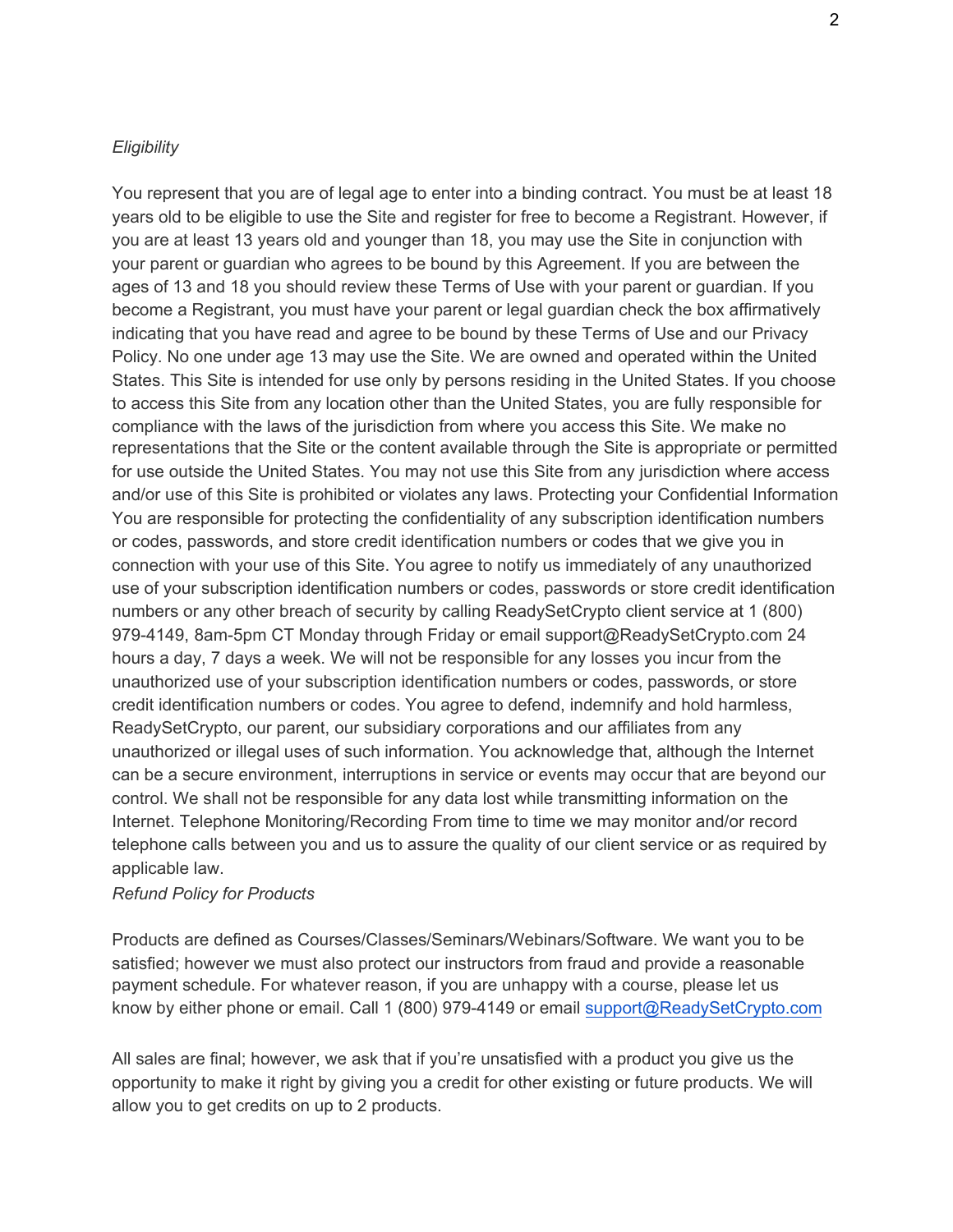## *Product Bundles*

When purchasing product bundles you understand that you are purchasing several different products at one time. All sales are final and no refunds are allowed for the product or the individual parts of the bundle.

# *Payment Plans*

At times we may offer payment plans on select products. When selecting a payment plan you understand that the product refund policy described in the terms of use applies.

## *Refund Policy for Monthly, 3 month or 4 month Memberships/Subscriptions*

Memberships and subscriptions are used interchangeably. There are no refunds on Monthly, 3 Month, and 4 Month subscriptions. The Monthly subscription is month to month. When subscribing to any of the ReadySetCrypto memberships you understand that you can cancel at anytime and still have access for the remaining period you've paid for. Although we will do our best to remind you of your subscription renewal you must remember to cancel your membership.

For whatever reason, if you are unhappy with a subscription, please let us know by either phone or email. Call 1 (800) 256-8876 or email support@ReadySetCrypto.com

We will cancel your subscription within 24 hours of notification leaving your remaining access period intact.

### *Refund Policy for Annual Memberships/Subscriptions*

Some clients prefer to pay for their membership annually. If you request a refund during your annual membership we will deduct the regular monthly rate of \$150 per month for every used month. We will also subtract any and all payment processing fees, merchants fees, and exchanges rate fees. These fees can be between 3% and 20% of the purchase price. From there we will calculate the value of your remaining balance and issue you a refund.

### *Vacation*

We understand that members go on vacation and need to put their account on hold. If you would like to put your account on hold please call or email us. We will terminate access and automatically reactivate your account on your return date.

Call 1 (800) 256-8876 or email support@ReadySetCrypto.com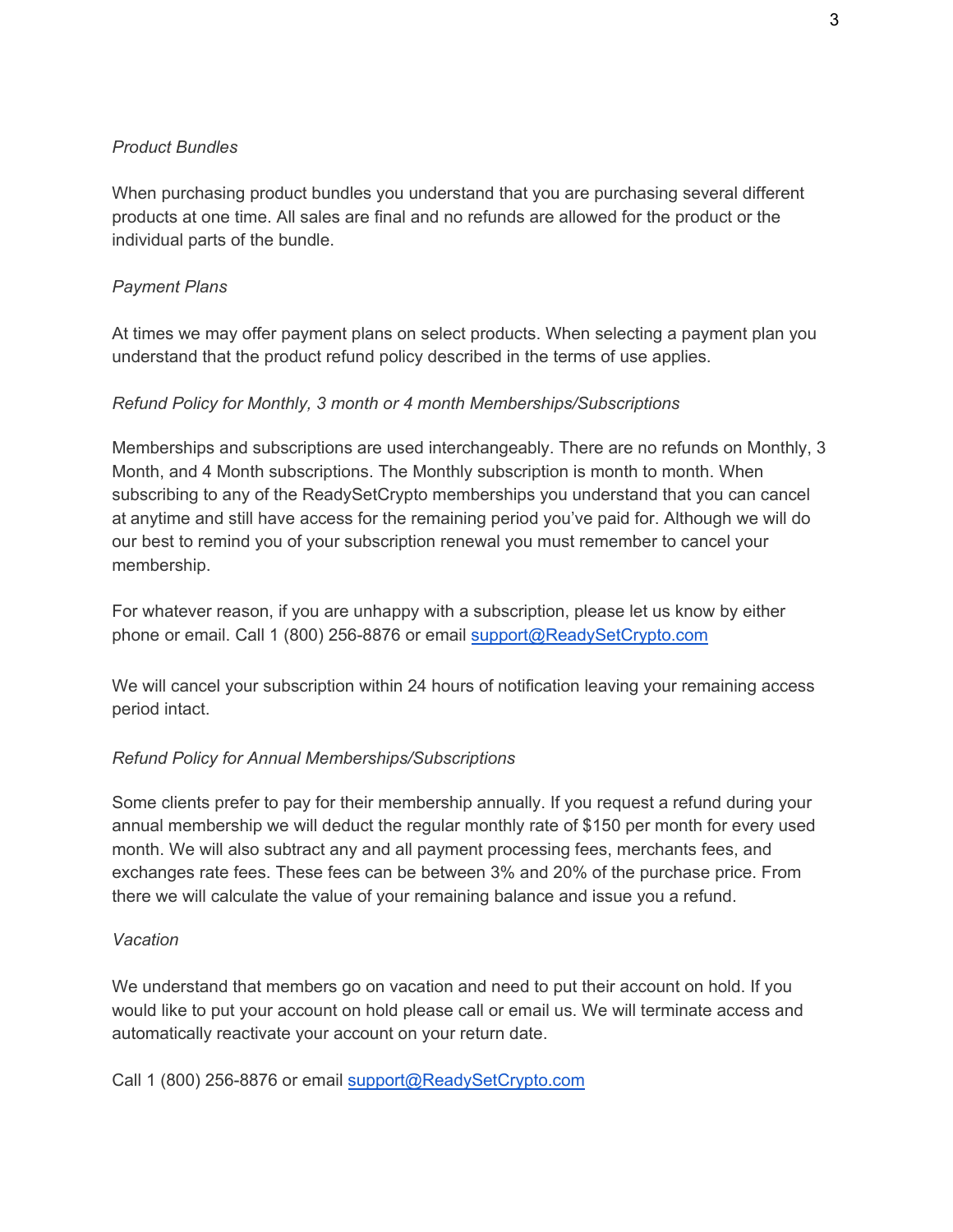#### **2. Becoming a ReadySetCrypto Member**

#### *Personal Information*

To become a Member, we ask you to provide your e-mail address. In order to participate in other offers, we may also ask you to provide certain personally identifiable information, including your first and last name, address, phone number and/or date of birth. We will also assign to you a ReadySetCrypto identification number or other identifier. ReadySetCrypto offers a zero-cost membership and paid membership. Becoming a Member is voluntary and provides you with access to Content, which includes but is not limited to exclusive ReadySetCrypto emails and offerings. We have the right to suspend or terminate your membership and refuse any and all current or future use of the Site (or any portion thereof) by you, if we have a reasonable basis to believe that such information is untrue, inaccurate, or incomplete. Our use of any information you provide to us as part of the membership process is governed by the terms of our Privacy Policy located at http://ReadySetCrypto.com/privacy-policy/. Username and Password To become a ReadySetCrypto member, you will need a username, consisting of a valid email address, and password, which you will choose as part of our ReadySetCrypto registration process. We reserve the right to reject or terminate the use of any username that we deem offensive or inappropriate. Email, Mobile Phone Numbers and Opt-Out Choices By providing us with your email address, you consent to our using your email address to send you required notices related to our services, including among other things, notices required by law, instead of using the United States postal services. You may not opt out of service notices because they are required by law. We may also send you other messages, including information about our Content, features of our subscription, the offers in our store and other information about ReadySetCrypto by email address or to your mobile telephone number if you use a mobile device. You may opt out of such emails by sending an email to support@ReadySetCrypto.com. You may opt out of mobile text messages and other special messages by contacting ReadySetCrypto customer service at 1-800-256-8876, 8am-5pm CT Monday through Friday or email support@ReadySetCrypto.com 24 hours a day, 7 days a week.

MEMBERSHIPS - On rare occasions ReadySetCrypto may offer a 30-day trial. Each member is only allowed one trial of our services. We reserve the right to deny anyone a free trial. In order to get a 30-day trial we ask for your full name, primary email address, and primary phone number. Once your 30-day trial has expired, if you wish to continue beyond the 30 days, it is your responsibility to call us and let us know that you would like to continue your membership and provide your payment information. For monthly paying members who wish to cancel. You must cancel the day before your renewal to escape any charges placed on your account. Your renewal date is posted on My Account page in your member area. If you cancel the day of your renewal you will need to contact us in order to void the transaction but you will see it will automatically deduct on the date of your renewal. When termination is requested by a subscriber after the renewal date, subscription fees are not refunded. Rather, the current subscription will run its course to the end of the current billing cycle, at which point the subscription would then become inactive and the account canceled. We honor all cancellation requests. If you choose to continue, payment for the appropriate services will be made by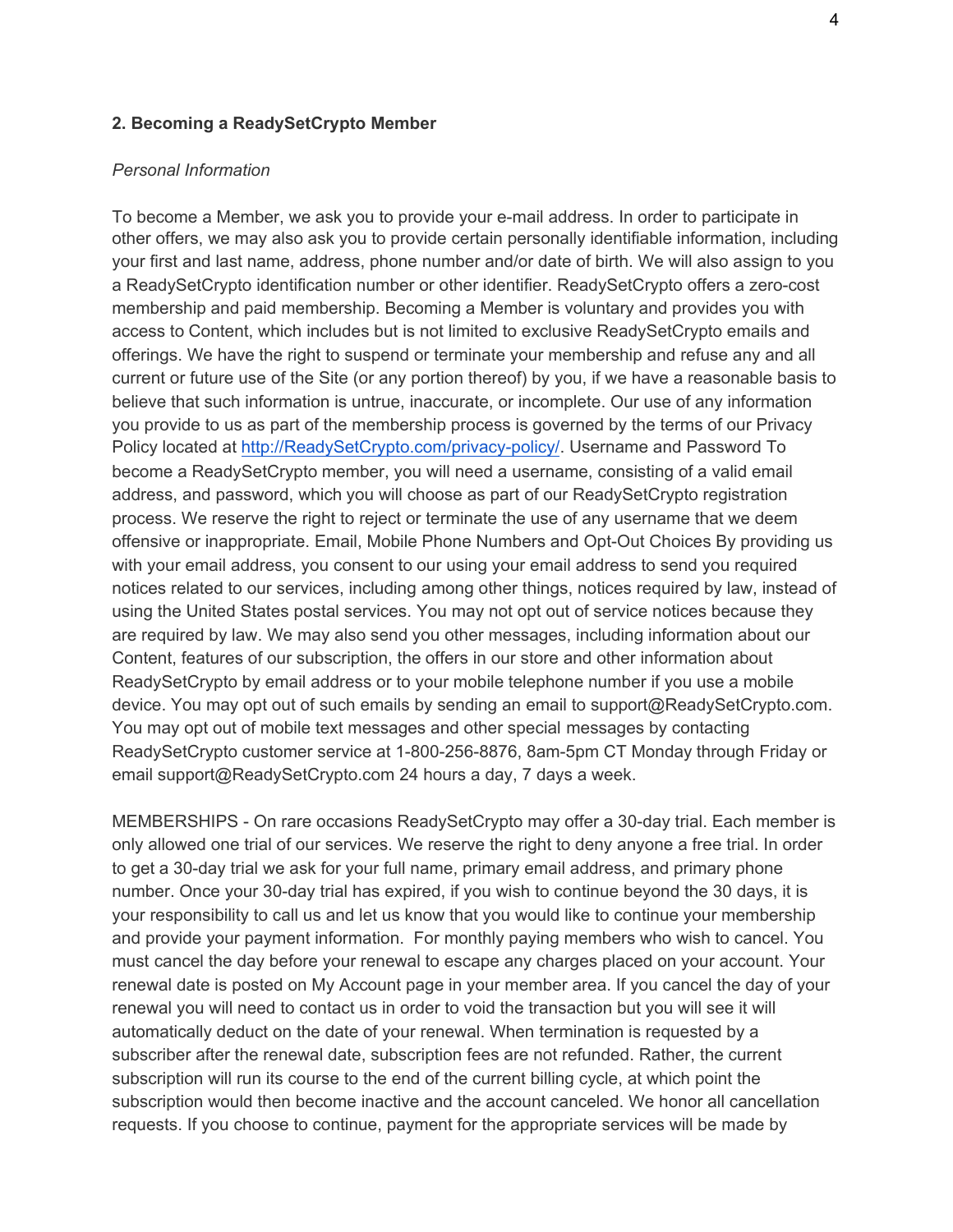automatic credit card debit. Once you are an active member, your account will be renewed automatically each month. Unless and until this agreement is canceled by email or phone, you are authorizing ReadySetCrypto to charge your credit card to pay for the ongoing cost of membership. We absolutely and positively honor all cancellation requests. There are no contracts or time obligations associated with our service. If you continue to log into or use ReadySetCrypto paid subscriber services after you have canceled we reserve the right to charge your account for services rendered, this includes the chat room.

### **3. Participation and Use of Content**

Viewing Content requires compatible devices, Internet access, and certain software (fees may apply); may require periodic updates; and may be affected by the performance of these factors. High-speed Internet access is strongly recommended for regular use and is required for video. The latest version of the required software is recommended to access Content and may be required for certain transactions or features. You agree that meeting these requirements, which may change from time to time, is your responsibility.

### *Content Availability*

ReadySetCrypto reserves the right to change Content options (including eligibility for particular features) without notice.

### *Call-Ins*

When you voluntarily call-in to speak with any employee or representative of ReadySetCrypto, topics of conversation may include stock market technical analysis and trading techniques and strategies designed to minimize risk and enhance profitability, so that you may gain the skills and confidence to start managing your own investments.

The risk of loss in trading securities, options, futures and forex can be substantial. You must consider all relevant risk factors, including your own personal financial situation, before trading. Options involve risk and are not suitable for all investors.

The ReadySetCrypto employee or representative is not a licensed financial advisor, registered investment advisor or registered broker-dealer and does not provide investment or financial advice or make investment recommendations. The ReadySetCrypto employee or representative is not in the business of transacting trades, nor does he or she agree to direct your commodity accounts or give trading advice tailored to your particular situation. Nothing contained in the call-in service constitutes a solicitation, recommendation, promotion, or endorsement of any particular security, other investment product, transaction or investment. When speaking directly to a ReadySetCrypto employee or representative, you acknowledge and agree that you are assuming the entire risk of any and all trades you place in the stock market. You agree, at all times, to indemnify, defend and hold ReadySetCrypto, its employees, representatives and affiliates harmless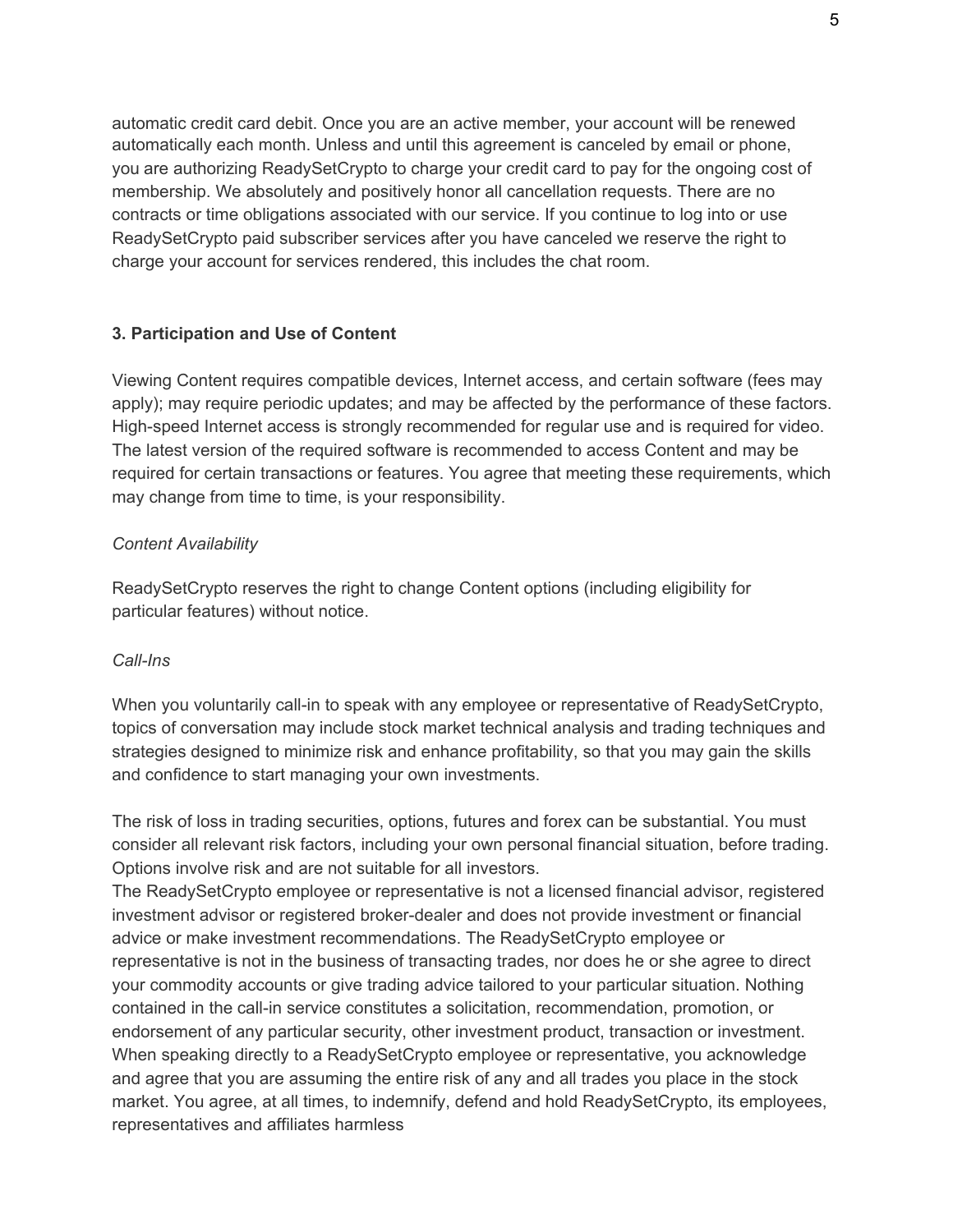from and against any and all claims, actions, demands, suits, losses, and costs (including attorneys' fees) resulting from trades you place in the market.

YOU UNDERSTAND AND AGREE THAT, TO THE FULLEST EXTENT PERMISSIBLE BY LAW, ReadySetCrypto, LLC, ANY OF ITS AFFILIATES, OR ITS RESPECTIVE SUCCESSORS AND ASSIGNS, OR ANY OF ITS RESPECTIVE OFFICERS, DIRECTORS, EMPLOYEES, AGENTS, REPRESENTATIVES, LICENSORS, OPERATIONAL SERVICE RBOLT FOR SUPPLIERS, SHALL NOT BE LIABLE FOR ANY LOSS OR DAMAGE, OF ANY KIND, DIRECT OR INDIRECT, IN CONNECTION WITH OR ARISING FROM USE OF EDUCATIONAL SERVICES PROVIDED AS PART OF THE STORE PRODUCTS AND SERVICES, INCLUDING, BUT NOT LIMITED TO, COMPENSATORY, CONSEQUENTIAL, INCIDENTAL, INDIRECT, SPECIAL OR PUNITIVE DAMAGES.

### *Use of Content*

You agree that the Site and certain ReadySetCrypto products include security technology that limits your use of Content and that, whether or not Content is limited by security technology, you shall use Content in compliance with the applicable usage rules below established by ReadySetCrypto ("Usage Rules"), and that any other use of the Content may constitute a copyright infringement. Any security technology is an inseparable for of the Content and related products. ReadySetCrypto reserves the right to modify the Usage Rules at any time. You agree not to violate, circumvent, reverse-engineer, decompile, disassemble, or otherwise tamper with terchnobibe securities to such Usage Rules for any reason-or to attempt or assist another person to do so. You agree not to access the Content by any means other than through www.ReadySetCrypto.com or through other approved sources, including Roku, Apple TV, Apple Radio, iTunes, Google Play Store, Amazon, YouTube, or through our mobile trading applications.

You shall not access or attempt to access a Login that you are not authorized to access.

### *Usage Rules*

(i) You shall be authorized to use Content only for personal, noncommercial use. (ii)You will be able to access your Content on any computer, device, or mobile device that permits you to successfully enter your Login and verify your registration status.

(iii) You shall not be entitled to burn any Content.

(iv) You must be connected to an approved ReadySetCrypto source, when viewing Content and you may do so on your computer, devices, or mobile devices.

The delivery of Content does not transfer to you any commercial or promotional use rights. You acknowledge that if ReadySetCrypto changes any part of or discontinues the Content or store products and services, which it may do at its election, you may not be able to use Content or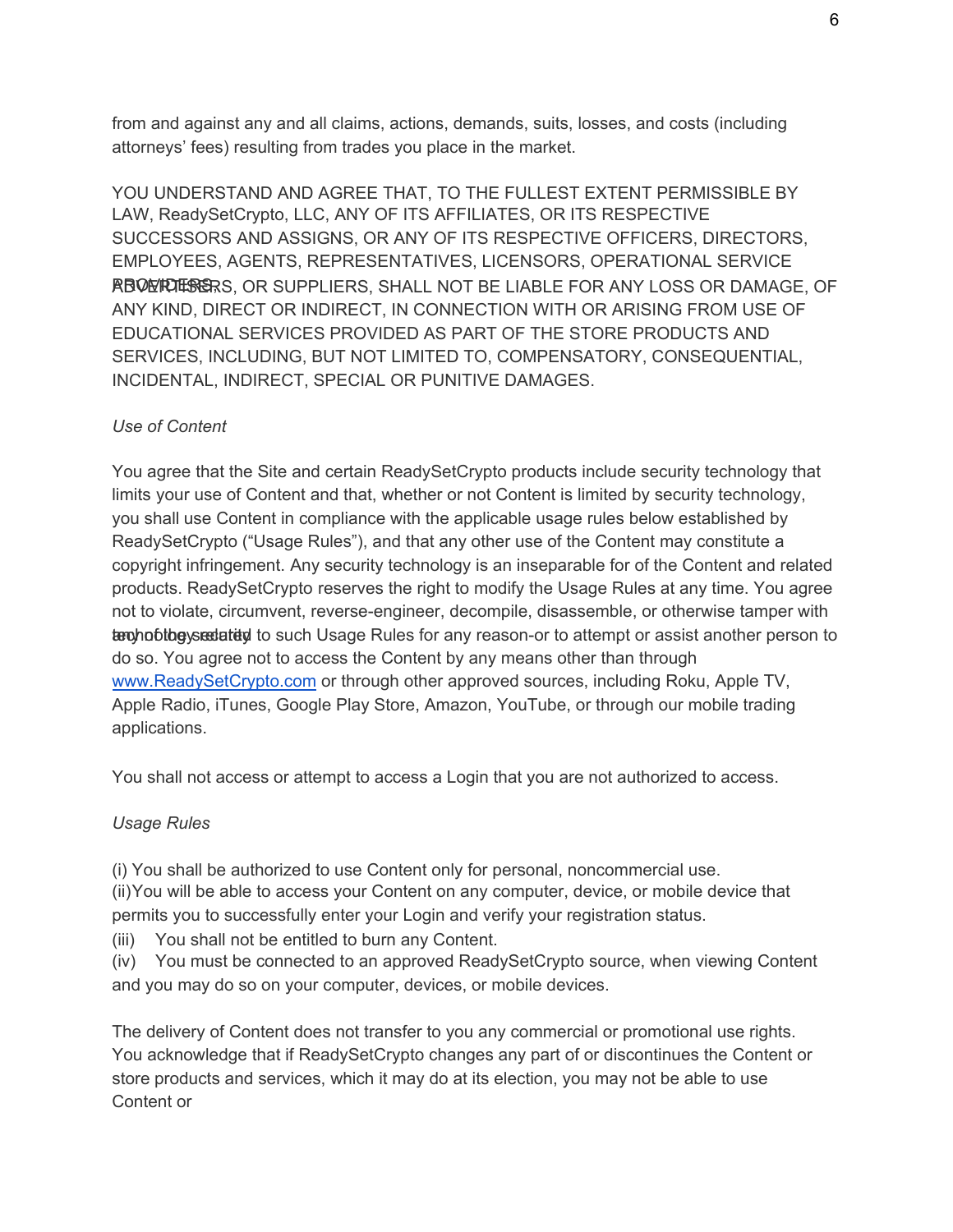store products and services to the same extent as prior to such change or discontinuation, and that ReadySetCrypto shall have no liability to you in such case.

# **4. Third-Party Materials**

Certain content, products, and services available via the Site may include materials from third parties. ReadySetCrypto may provide links to third-party websites as a convenience to you. You agree that ReadySetCrypto is not responsible for examining or evaluating the content or accuracy and ReadySetCrypto does not warrant and will not have any liability or the sum material terminate or websites, or for any other materials, products, or services of third parties. You agree that you will not use any third-party material in a manner that would infringe or violate the rights of any other part and that ReadySetCrypto is not in any way responsible for any such use by you.

# **5. Objectionable Material**

You understand that by using the Site, you may encounter material that you may deem to be offensive, indecent, or objectionable, and that such content may or may not be identified as having explicit material. Nevertheless, you agree to use the Site at your sole risk and ReadySetCrypto shall have no liability to you for material that may be found to be offensive, indecent or objectionable. Content and all ReadySetCrypto produced material that is provided via the Site, email or any other distribution channel is provided for convenience, and you agree that ReadySetCrypto does not guarantee complete accuracy.

# **6. Intellectual Property**

# *Our Content and Materials*

This Site and all the content and materials available on the Site are the property of ReadySetCrypto and/or our affiliates or licensors, and are protected by copyright, trademark, international treaties and other intellectual property laws. The Site is provided solely for your personal non-commercial use. We are granting to you a personal, non-transferable, limited, revocable license to use this Site, subject to these Terms of Use. Because the right to use this Site is personal to you, you may not transfer that right to any other person or entity. Unless explicitly authorized in these Terms of Use or by the owner of the materials, you may not modify, copy, reproduce, republish, upload, post, transmit, translate, port, sell, transfer, sublease, broadcast, publicly perform or display, create derivative works, exploit, or distribute in any manner or medium (including by email or other electronic means) any material from the Site without our written consent. ANY COPYING, DISTRIBUTING, TRANSMITTING, POSTING, OR OTHERWISE MODIFYING OF THIS SITE OR ANY OF THE SITES HYPERLINKED TO THIS SITE WITHOUT THE EXPRESS WRITTEN PERMISSION OF ReadySetCrypto IS STRICTLY PROHIBITED. In addition, you may not decompile, reverse engineer, disassemble or reduce any portion of the Site to a human-readable form. You may, however, from time to time.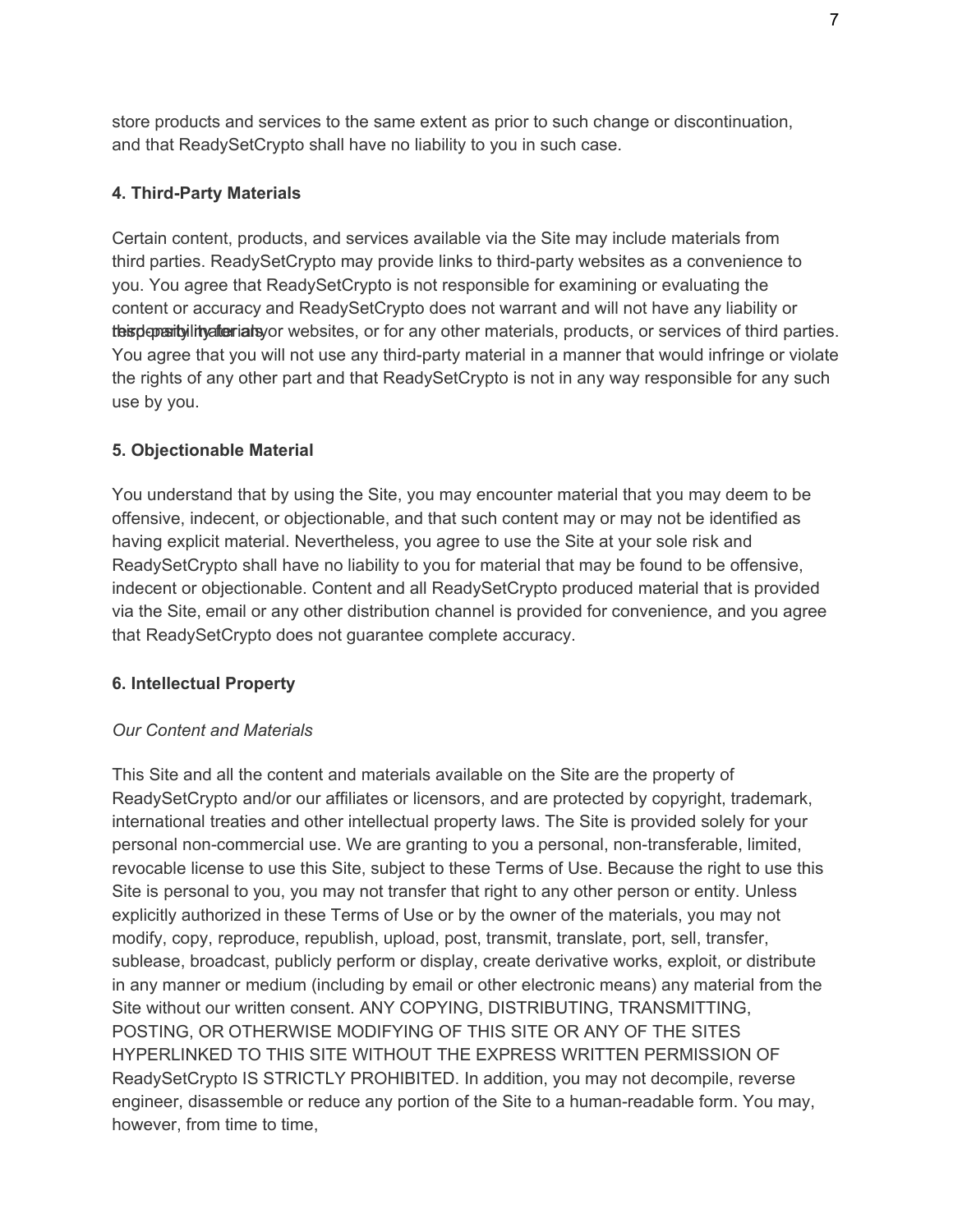download and/or print one copy of individual pages of the Site for your personal, non-commercial use. If you do so, you must retain all copyright and other proprietary notices on such materials. By downloading and/or printing such materials, you do not acquire any ownership rights to them. You acknowledge and agree that you are solely responsible for any damage resulting from any infringement of copyrights, trademarks, proprietary rights or any other liability resulting from your improper use of this Site.

#### *Content You Provide to Us*

This Site may include a variety of features that allow you to give feedback to us and to submit materials to us. This Site also may include other features that allow you to communicate with third parties. By accessing and using any such features, you represent and agree: (i) that you are the sole owner of any material you submit, or are making your submission with the express consent of the owner(s) of the material; (ii) that you are 13 years of age or older; (iii) that the materials will not violate the rights of, or cause injury to, any person or entity; and (iv) that you will defend, indemnify and hold harmless us, our parent, our subsidiary corporations, our affiliates, and each of our and their respective directors, officers, managers, subscribers, shareholders, partners, employees, agents, representatives and licensors, from and against any liability of any nature arising out of or related to any content or materials submitted to the Site by you or by others using your username and password. You also grant us a license to use the materials you submit via such features, as described above under the header "License to Content and Materials You Submit to Us." We have the right, but not the obligation, to monitor the content of the Site and any site that are hyperlinked to our Site at all times, including any social networking features, chat rooms and other similar mediums that may hereinafter be included as part of the Site, to determine compliance with these Terms of Use, any other applicable user rules, and any applicable laws, rules regulations or authorized government or self regulatory requests. We reserve the right at all times, in our sole discretion, to screen content submitted by users and Subscribers and to edit, move, delete, and/or refuse to accept any content that we believe in our sole discretion violates these Terms of Use or is otherwise unacceptable or inappropriate, for any reason. We may reject any content or any materials or content you submit in our sole discretion. You acknowledge and agree that we may preserve content and materials submitted by you, and may also disclose such content and materials if required to do so by law or if, in our judgment, such preservation or disclosure is reasonably necessary to: (a) comply with legal process; (b) 04/21/2015 14 enforce these Terms of Use; (c) respond to claims that any content or materials submitted by you violate the rights of third parties; or (d) protect the rights, property, or personal safety of our Site, us, our affiliates, and each of their officers, directors, managers, partners, subscribers, employees, shareholders, agents, representatives, our licensors, other users, and/or the public in general. License to Content and Materials You Submit to Us When you submit any material (including any photos, recordings or videos) to our Site, you grant us, and anyone authorized by us, a royalty-free, perpetual, irrevocable, nonexclusive, unrestricted, worldwide license to use, reproduce, publish, copy, modify, transmit, edit, sell, port, broadcast, sublicense, transfer, assign, exploit, create derivative works from, distribute, and/or publicly perform or display such material, in whole or in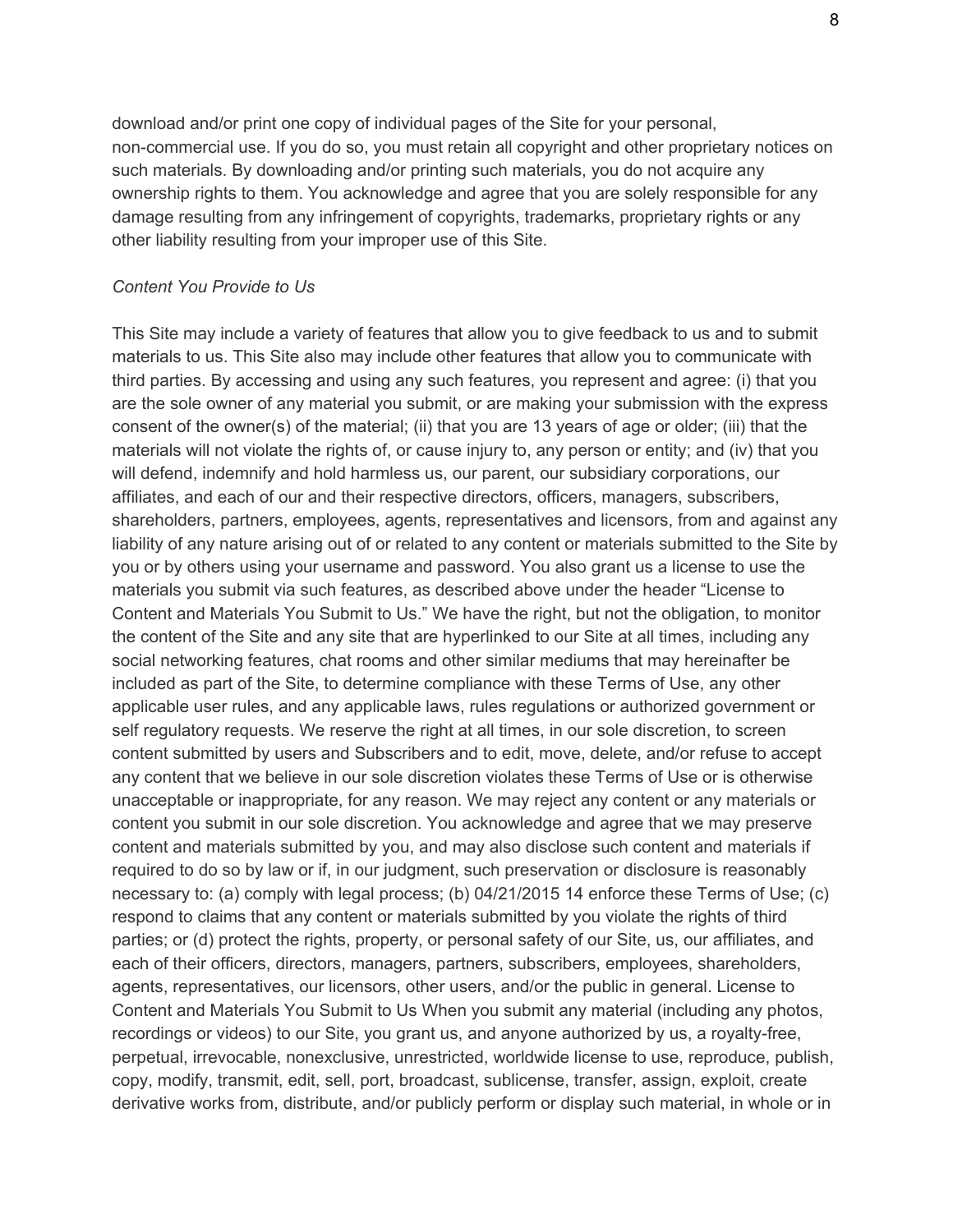part, in any form, manner or medium (whether now known or hereafter developed), for any purpose that we choose without territorial or time limitations, and to sublicense such rights through multiple tiers of sub-licensees. The foregoing license grant includes the right to exploit any proprietary rights in the materials you submit, including, but not limited to, rights under copyright, trademark or patent laws that exist in any relevant jurisdiction. Also, in connection with the exercise of these rights, you grant us, and anyone authorized by us, the right to identify you as the author of any of your submissions by name, e-mail address or screen name, as we deem appropriate. You understand that the technical processing and transmission of the Site, including content submitted by you, may involve transmissions over various networks, and may involve changes to the content to conform and adapt it to technical requirements of connecting networks or devices. You will not receive any compensation of any kind for the use of any materials submitted by you. By submitting material to this Site, you have agreed to grant us the rights described herein or the owner(s) of such material has agreed to grant to us the rights described above. You agree that the rights granted herein also apply to our parent, subsidiary corporations and our affiliates.

#### **7. Restrictions on Your Conduct**

Your use of this Site and/or the sites that are hyperlinked to this Site must comply with these Terms of Use. Your use of this Site and the sites hyperlinked to this Site must be limited to lawful non-commercial activities. You may not access or use this Site or otherwise engage in conduct that violates or infringes in any way upon the rights of others that is threatening, harassing, abusive, defamatory, invasive of privacy or publicity rights, vulgar, obscene, profane or otherwise objectionable. You may not use someone else's image or personal information without such person's express authorization, and you may not impersonate any party related to ReadySetCrypto or any third-party on this Site. You may not access or use this Site in a manner that constitutes a criminal offense or encourages such conduct, gives rise to civil liability or otherwise violates any law or encourages such conduct. You may not access or use this Site to advertise or solicit products or services. You may not use any unauthorized means to access this Site. At our sole discretion you may not access this Site with any automated system, including "robots," "spiders," or "offline readers." You may not introduce or attempt to introduce viruses or any other computer code, files or programs that interrupt, destroy, or limit the functionality of any equipment, including telecommunications equipment. You may not attempt to gain unauthorized access to our computer network or our registration or Registrant information. You may not engage in conduct designed to damage, disable, overburden or impair our systems. You are prohibited from engaging in any conduct with respect to this Site that we, in our sole discretion, believe restricts or inhibits any other person or entity from using or enjoying this Site and/or any of the sites hyperlinked to this Site.

#### *Linking and Framing*

You may not establish a hypertext link or inline link to our Site or any of the content of our Site, if such link could result in the use of our Site in a manner prohibited by these Terms of Use. You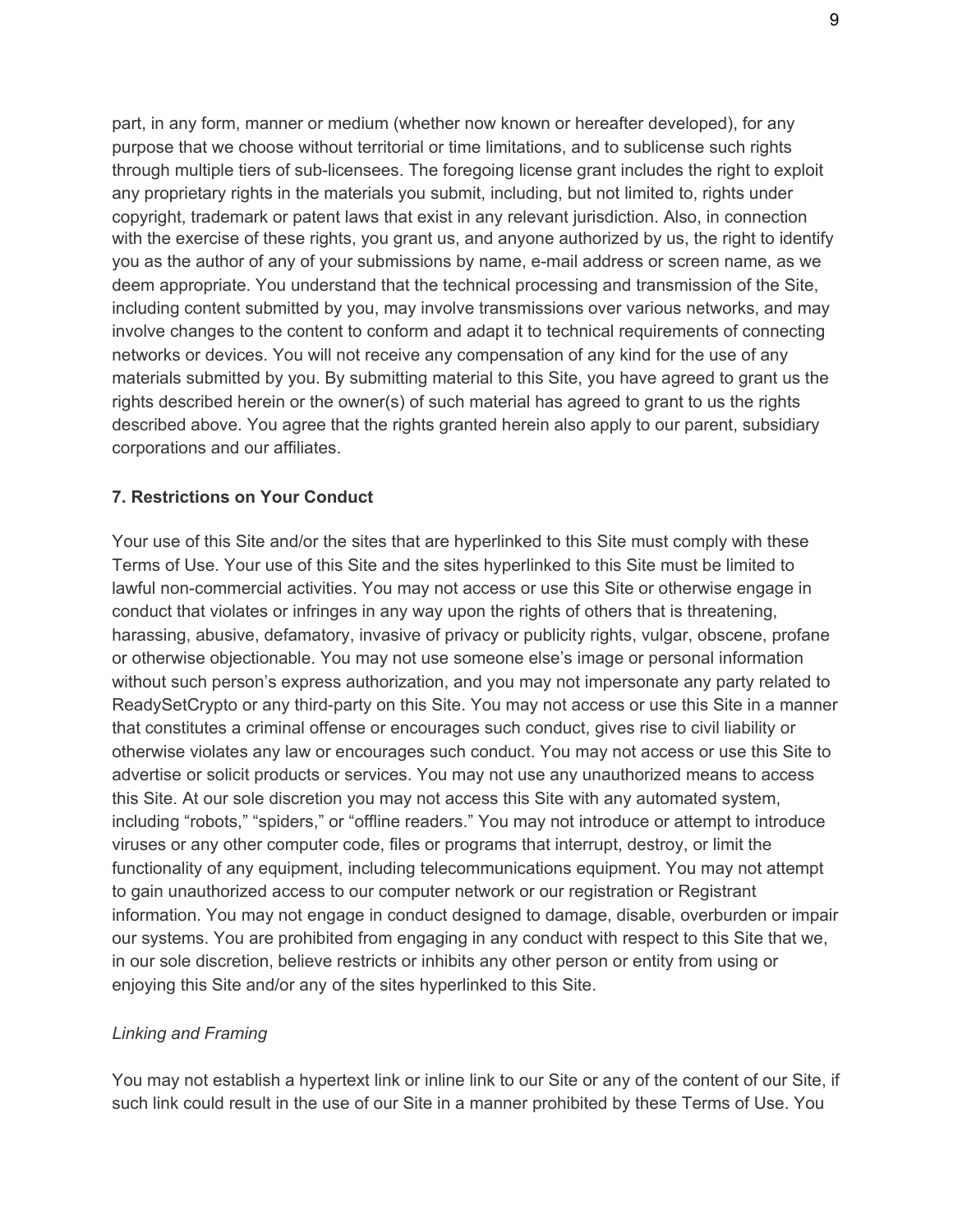may not, without our prior written permission, frame or imbed any of the content of our Site, or incorporate into another website or other service any of our material, content or other intellectual property. The provisions above apply to and are for the benefit of us and our parent, our affiliates and our licensors.

# **8. Equipment – Access Costs**

You are and shall remain responsible for obtaining and maintaining all Internet connections, computer hardware and other equipment needed for access to and use of this Site and all charges related thereto whether you access this Site through broadband, wifi, wireless or any other type of connection. You should check with your phone company, wireless carrier or other communication services provider to determine what changes will apply. You are responsible for all costs of access. You are and shall remain responsible for all costs of maintaining, repairing and operating your equipment. We are not and shall not be liable for any damages to your equipment resulting from the use of this Site.

# **9. Trademarks.**

ReadySetCrypto and its design logo are trademarks. We expressly reserve all rights in respect of this trademark. Unless otherwise indicated, all other trademarks appearing on this Site are either our property or the property of third parties. You are not granted any rights with respect to any such trademarks.

# **10. Notice of Copyright Infringement**

If you are a copyright owner who believes your copyrighted material has been reproduced, posted or distributed via the Site in a manner that constitutes copyright infringement, please inform our designated copyright agent by sending written notice by U.S. Mail to ReadySetCrypto, LLC., 7272 E. Indian School Road Suite 540 Scottsdale, AZ 85251, Attn. Legal Department or by email to legal@ReadySetCrypto.com. Please include the following information detailed description of the copyrighted work that is allegedly infringed upon (2) a description of the location of the allegedly infringing material on the Site; (3) your contact information, including your address, telephone number, and, if available, e-mail address; (4) a statement by you indicating that you have a good-faith belief that the allegedly infringing use is not authorized by the copyright owner, its agent, or the law; (5) a statement by you, made under penalty of perjury, affirming that the information in your notice is accurate and that you are authorized to act on the copyright owner's behalf; and (6) an electronic or physical signature of the copyright owner or someone authorized on the owner's behalf to assert infringement of copyright and to submit the statement regarding alleged infringement. Please note that the contact information provided in this paragraph is for suspected copyright infringement only. Contact information for other matters is provided elsewhere in these Terms of Use or on the Site.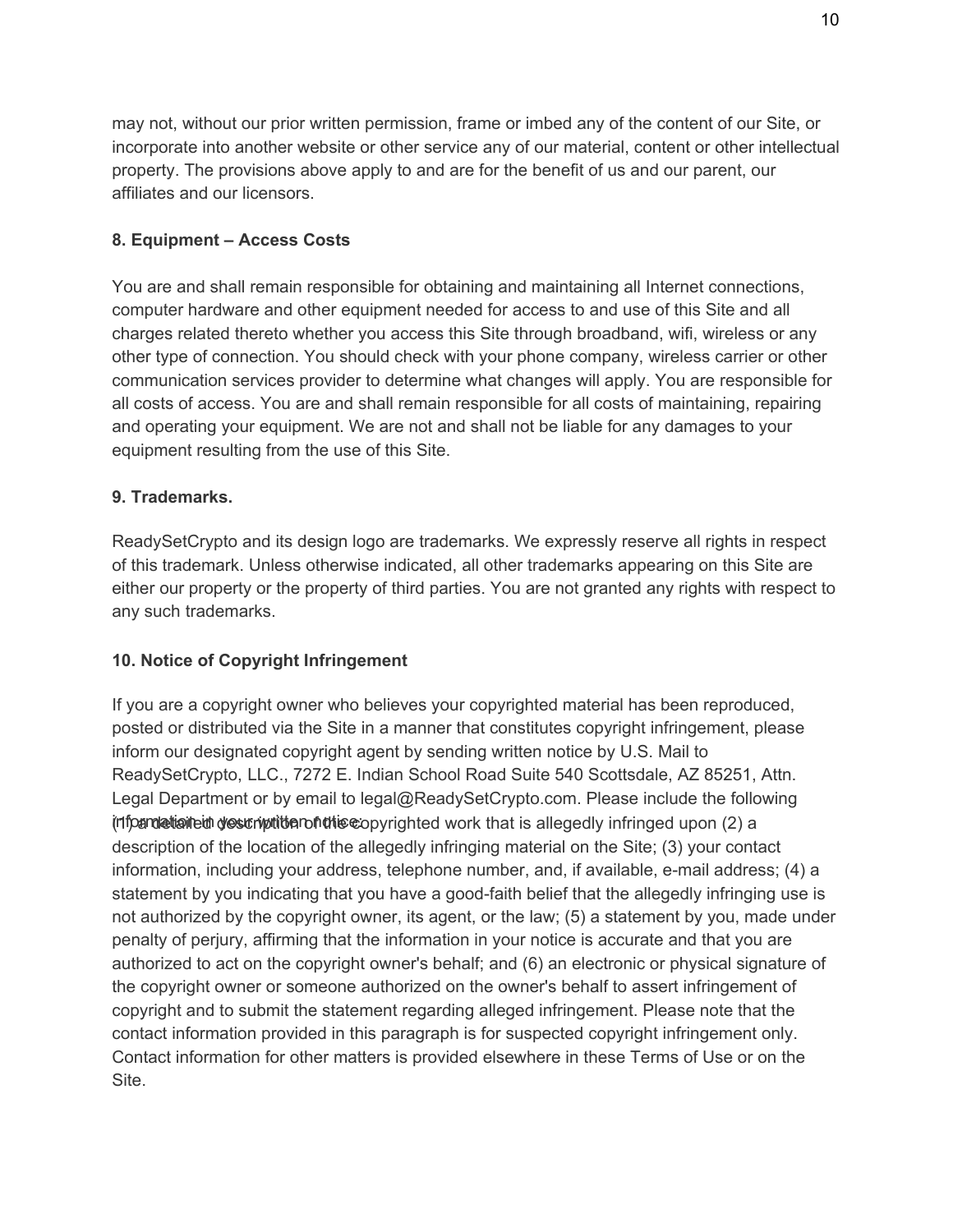#### **11. Disclaimers**

We are a financial information publishing network. We provide broadcast and written content to consumers for the purpose of entertaining, informing and educating our listeners through various distribution channels. We are not a registered broker-dealer or a registered investment adviser or a financial advisor. We do not effect transactions in securities or engage in other broker-dealer activities. We do not give investment advice or advise anyone on the value of securities or other investment instruments. We do not recommend trades or transactions in securities, commodities, futures, forex or other financial instruments. We do not direct client commodity accounts or give commodity trading advice tailored to any particular client's situation. Although we believe our Content consists solely of educational and informational material, some of our Content may be deemed to be impersonal investment-related information. This information is based on our review of current opinions and viewpoints in the marketplace and statistical and financial data and independent research we obtain from others. Investment-related information we provide is for educational and informational purposes only, and no trade ideas or other references we make to a particular security is a recommendation to buy, sell, or hold that or any other security, any portfolio of securities, or to affect any transaction or investment strategy. None of the information we give is tailored to your investment needs or the investment needs of any person. We do not guarantee that following any of the information we provide would result in profitable investment activities. We do not warrant or guarantee the accurateness, completeness or adequacy of the information we provide, the information included on this Site or the information contained on sites linked to our Site. Your use of information on our Site or materials linked to our Site is entirely at your own risk.

### **12. Additional Disclaimers**

### *Our Ownership of Securities*

Employees, contractors, owners and others connected with our business may own positions in the equities, options, securities and/or futures or forex positions mentioned on the Site, or in our Content or Materials.

### *No Legal or Tax Advice*

Information provided by ReadySetCrypto, whether broadcast or written is not intended and does not constitute tax, legal or investment advice or a recommendation. You should obtain such advice from your professional advisors.

### *Links to Third-Party Sites*

Throughout our Site, we may provide links and pointers to Web Sites maintained by third parties. We provide these links as a convenience to you. Our linking to such third-party sites does not imply an endorsement or sponsorship of such sites, or the information, products or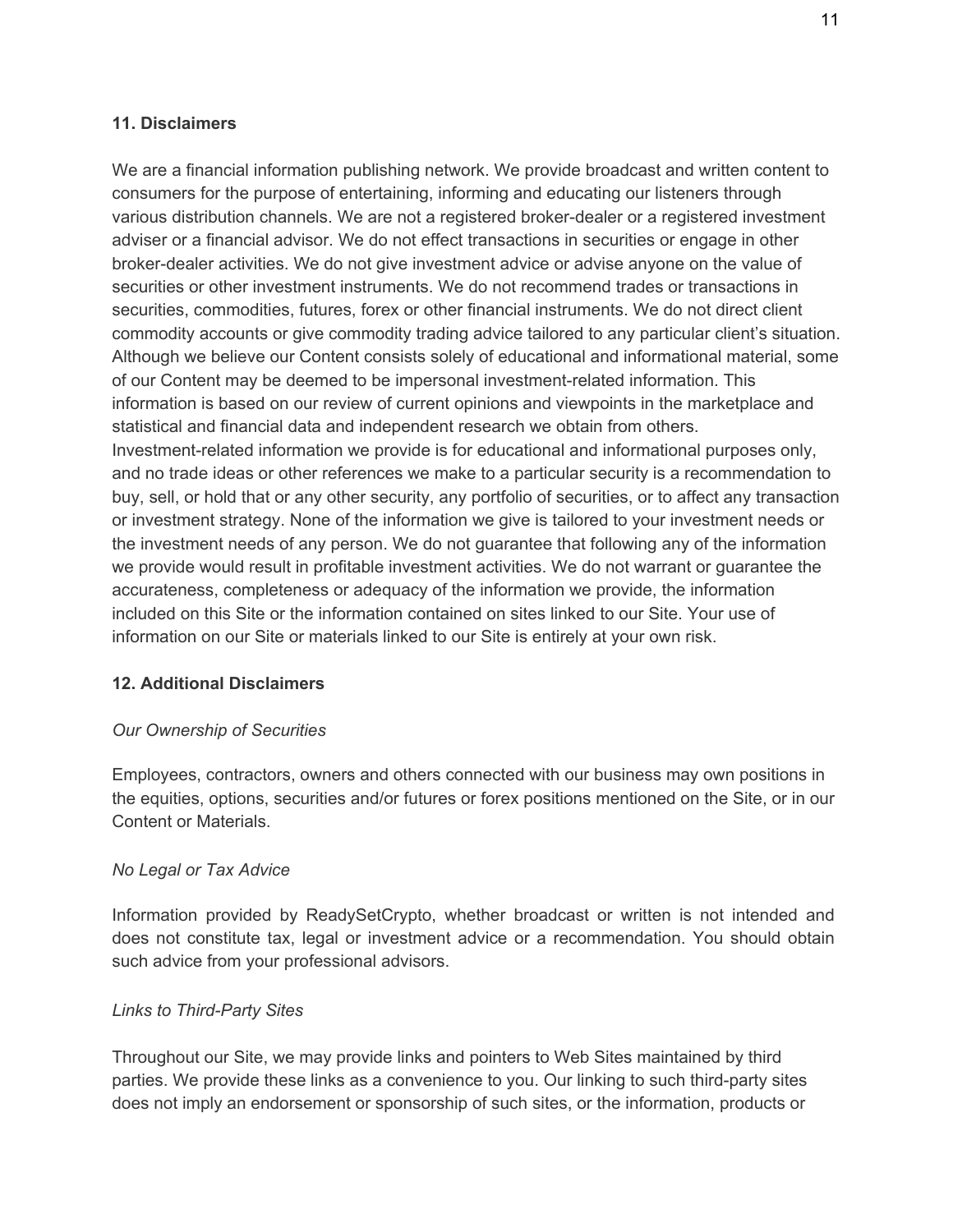services offered on or through the sites. In addition, neither we nor our parent, our subsidiary corporations nor any of our affiliates operate or control in any respect any information, products or services that third parties may provide in our store or on websites linked to by us on the Site. Neither we nor any of our affiliates are responsible for the content, accuracy or opinions expressed in such third-party websites. We do not investigate, monitor or check for accuracy, reliability or completeness such third-party websites. Unless we have given you written approval, you may not provide a hyperlink to our Site and we may revoke any consent we given to hyperlink to our Site at anytime.

#### *Forward Looking Statements*

Any press release, podcast, Internet broadcast, radio program pre-recorded or live or otherwise on this Site, may contain forward-looking statements. Such forward-looking statements may be identified by, among other things, the use of forward-looking terminology such as: "believes," "expects," "may," "will," "should," "expects," "anticipates," "plans," "intends," "estimates," or the negative thereof or other similar terms, or by language used in discussions, broadcasts or trade ideas that involve risks and uncertainties. There are a variety of risks and uncertainties that may cause actual results to differ from the forward-looking statements. We assume no obligation to update any forward-looking statements, whether as a result of new information, future events or otherwise, and such statements are current only as of the date they are made.

#### **13. Limitation of Liability**

You agree to hold us and our affiliates harmless from all information provided in any and all programming, prerecorded or live, and in any and all Content and Materials we provide. YOU AGREE THAT USE OF THIS SITE IS AT YOUR SOLE RISK. THE INFORMATION, PRODUCTS AND SERVICES OFFERED ON OR THROUGH THE SITE, INCLUDING, WITHOUT LIMITATION, OUR CONTENT, OUR MATERIALS AND THE STORE, AND ANY THIRD-PARTY SITES LINKED TO THIS SITE ARE PROVIDED "AS IS," "AS AVAILABLE" AND WITH "ALL FAULTS" AND WITHOUT WARRANTIES OF ANY KIND EITHER EXPRESS OR IMPLIED TO THE FULLEST EXTENT PERMISSIBLE UNDER APPLICABLE LAW. WE DISCLAIM ALL WARRANTIES, EXPRESS OR IMPLIED, INCLUDING, BUT NOT LIMITED TO, IMPLIED WARRANTIES OF MERCHANTABILITY AND FITNESS FOR A PARTICULAR PURPOSE AND WARRANTIES OF NON-INFRINGEMENT. SOME JURISDICTIONS DO NOT ALLOW THE EXCLUSION OF IMPLIED WARRANTIES, SO THE ABOVE EXCLUSIONS AND LIMITATIONS MAY OR MAY NOT APPLY TO YOU. WE DO NOT WARRANT THAT THE SITE OR ANY OF ITS FUNCTIONS, INCLUDING, WITHOUT LIMITATION, OUR CONTENT, OUR MATERIALS OR THE STORE OR OTHER CONTENT AND ALL OTHER SERVICES, WILL BE UNINTERRUPTED OR ERROR FREE, THAT DEFECTS WILL BE CORRECTED, OR THAT ANY PART OF THIS SITE, OUR CONTENT, MATERIALS OR THE OFFERS IN THE STORE, OUR OTHER CONTENT AND ANY OTHER SERVICES OR THE SERVERS THAT MAKE IT AVAILABLE, ARE FREE OF VIRUSES, INTERFERENCE, HACKING, OTHER SECURITY INTRUSIONS, DAMAGE, OR OTHER HARMFUL COMPONENTS. THE INFORMATION AND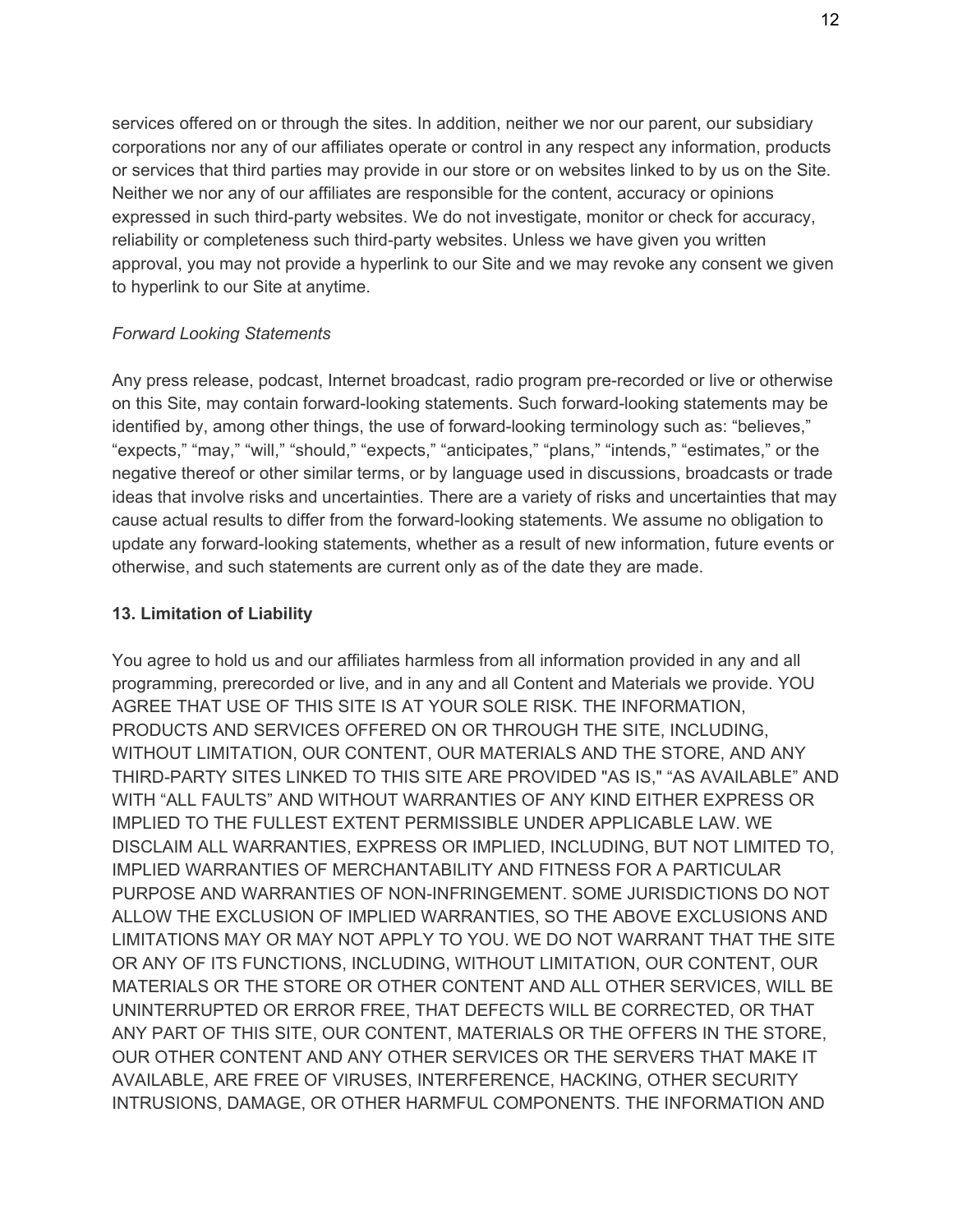SERVICES MAY CONTAIN BUGS, ERRORS, PROBLEMS OR OTHER DEFECTS. WE AND OUR AFFILIATES HAVE NO LIABILITY WHATSOEVER FOR YOUR USE OF OR INABILITY TO USE THIS SITE OR ANY INFORMATION OR SERVICES. WE DO NOT WARRANT OR MAKE ANY REPRESENTATIONS REGARDING THE USE OR THE RESULTS OF THE USE OF THE SITE OR MATERIALS OR SERVICES ON THIS SITE, INCLUDING OUR CONTENT, OUR MATERIALS, THE STORE, OUR OTHER CONTENT AND ANY OTHER SERVICES, OR ON THIRD-PARTY SITES IN TERMS OF THEIR CORRECTNESS, ACCURACY, TIMELINESS, RELIABILITY OR OTHERWISE. UNDER NO CIRCUMSTANCES, INCLUDING, BUT NOT LIMITED TO, NEGLIGENCE, WILL WE OR OUR AFFILIATES BE LIABLE FOR DAMAGES OF ANY KIND OR NATURE WHETHER DIRECT, INDIRECT, INCIDENTAL, SPECIAL OR CONSEQUENTIAL OR OTHERWISE (INCLUDING WITHOUT LIMITATION, DAMAGES FOR LOSS OF BUSINESS, LOSS OF PROFITS, LITIGATION, OR THE LIKE) WHETHER BASED ON BREACH OF CONTRACT, BREACH OF WARRANTY, TORT, PRODUCT LIABILITY OR OTHER CLAIM) THAT RESULT FROM THE USE OF, OR THE INABILITY TO USE, ReadySetCrypto, THIS SITE OR THE STORE INCLUDING ITS ASSOCIATED CONTENT, MATERIALS, PRODUCTS, OR SERVICES, OR THIRD-PARTY MATERIALS, PRODUCTS, OR SERVICES MADE AVAILABLE THROUGH THIS SITE OR THE STORE, EVEN IF WE ARE ADVISED BEFOREHAND OF THE POSSIBILITY OF SUCH DAMAGES. THE DISCLAIMER AND LIMITATION OF LIABILITY AND DAMAGES SET FORTH HEREIN ARE FUNDAMENTAL TO THE BASIS OF THE ARRANGEMENT BETWEEN ReadySetCrypto AND YOU. THIS SITE, OUR CONTENT, OUR MATERIALS AND THE STORE WOULD NOT BE AVAILABLE TO YOU WITHOUT SUCH DISCLAIMERS AND LIMITATION OF LIABILITY AND DAMAGES. (BECAUSE SOME STATES DO NOT ALLOW THE EXCLUSION OR LIMITATION OF CERTAIN CATEGORIES OF DAMAGES, THE ABOVE LIMITATION MAY NOT APPLY TO YOU. IN SUCH STATES, OUR LIABILITY AND THE LIABILITY OF OUR AFFILIATES, IS LIMITED TO THE FULLEST EXTENT PERMITTED BY SUCH STATE LAWS.) WE ARE NOT RESPONSIBLE OR LIABLE FOR ANY DAMAGES CAUSED BY VIRUSES CONTAINED WITHIN ANY MATERIALS ON OR RELATED TO OUR SITE. YOU SPECIFICALLY ACKNOWLEDGE AND AGREE THAT WE ARE NOT LIABLE FOR ANY DEFAMATORY, OFFENSIVE, HARASSING, INFRINGING OR ILLEGAL CONDUCT OF ANY USER. IF YOU ARE DISSATISFIED WITH THE SITE, OR ANY CONTENT, MATERIALS, PRODUCTS, OR SERVICES ON THE SITE, OR WITH ANY OF THE SITE'S TERMS AND CONDITIONS, THE SOLE AND EXCLUSIVE REMEDY AVAILABLE TO YOU IS TO STOP USING THE SITE. WE ARE NOT RESPONSIBLE FOR ANY DAMAGES, INJURIES, EXPENSES OR LIABILITIES ARISING OUT OF OR RELATED TO YOUR USE OR PURCHASE OF PRODUCTS OR SERVICES SOLD BY ReadySetCrypto. In connection with the releases contained in our Terms of Use, you hereby waive California Civil Code Section 1542 (and any similar application provision under any other state law) which states: "A general release does not extend to claims which the creditor does not know or suspect to exist in his favor at the time of executing the release, which if known by him must have materially affected his settlement with the debtor."

#### **14. Indemnification**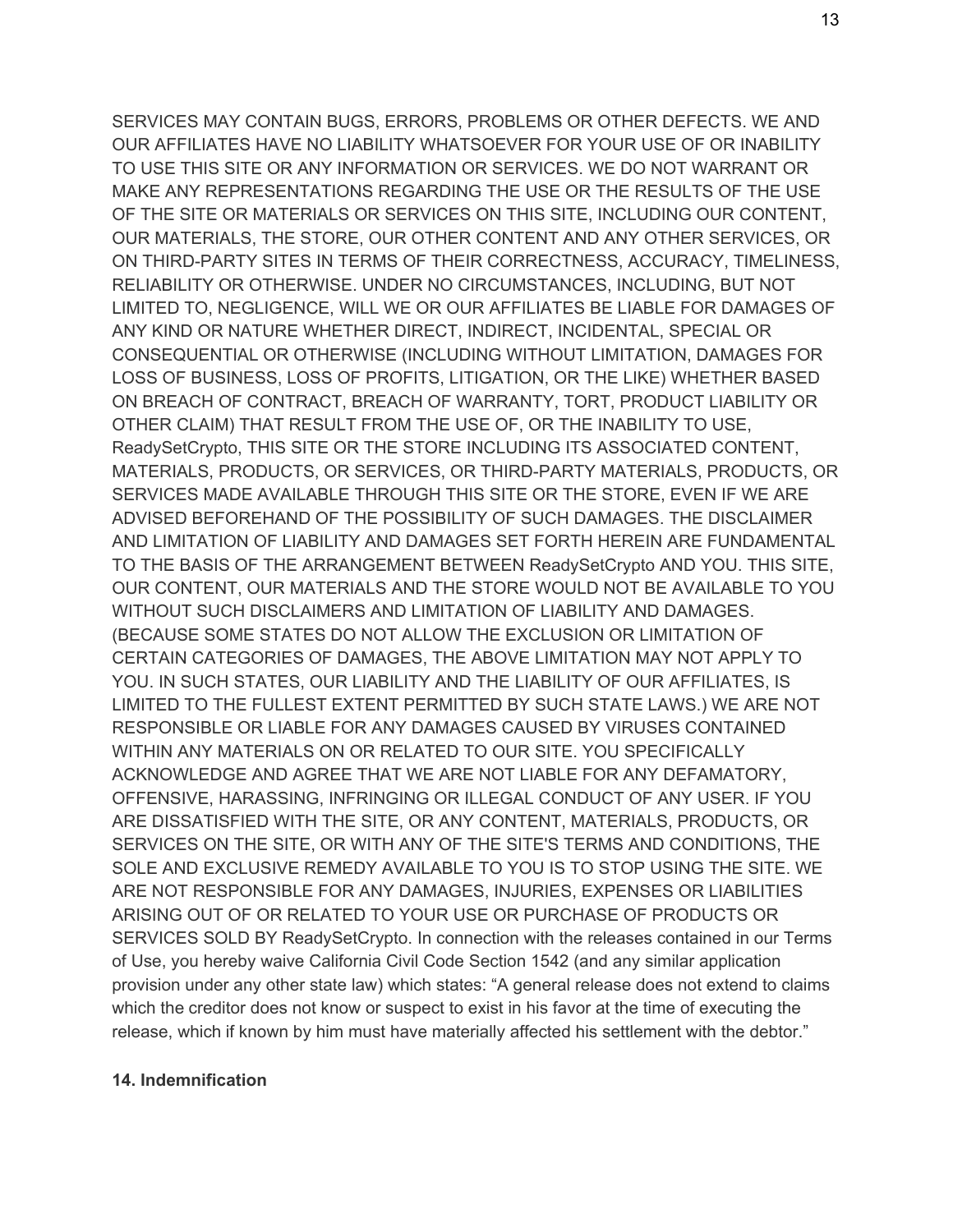You agree to defend, indemnify and hold harmless us, our affiliates, and each of our and their respective directors, officers, managers, subscribers, partners, employees, shareholders, agents, representatives and licensors, from and against any and all losses, expenses, damages and costs, including reasonable attorneys' fees, that arise out of or are related to your use of the Site, your use of the materials or content on the Site in violation of these Terms of Use by you or any other person using your account, or your violation of any rights of any other person. You agree to defend, indemnify and hold harmless us, our affiliates, and each of our and their respective directors, officers, subscribers, managers, partners, employees, shareholders, agents, representatives and licensors, from and against any and all losses, expenses, damages and costs, including reasonable attorneys' fees, that arise out or are related to of your purchase of ReadySetCrypto products and/or services. We reserve the right to take over the exclusive defense of any claim for which we are entitled to indemnification under this section. In such event, you agree to provide us with such cooperation as is reasonably requested by us.

### **15. Suspension and Termination of Access and Subscription**

You agree that, in our sole discretion, we may suspend or terminate your access, your password, other identification numbers, (or any part thereof) or use of the Site, or any part of the Site, and remove and dispose of any materials that you submit to the Site, at any time, for any reason, without notice. You agree that we will not be liable to you or any third-party for any suspension or termination of your password or other identification numbers, or use of the Site, or any removal of any materials that you have submitted to the Site. In the event that we suspend or terminate your access to and/or use of the Site, you will continue to be bound by the Terms of Use that were in effect as of the date of your suspension or termination.

### **16. Arbitration**

### *Agreement to Arbitrate Disputes*

This arbitration provision ("Arbitration Provision") sets forth the circumstances and procedures under which Claims (defined below) that arise between you and us will be resolved through binding arbitration. This means that neither you nor we will have the right to litigate that Claim in court or have a jury trial on that Claim. Other rights that you would have in court also may not be available or may be limited in arbitration, including your right to appeal and your ability to participate in a class action. Nothing in this provision precludes you from filing and pursuing your individual Claim in a small claims court in your state or municipality, so long as that Claim is pending only in that court.

# *Definitions*

As used in this Arbitration Provision, the term "Claim" shall mean and include any claim, dispute or controversy of every kind and nature, whether based in law or equity, between you and us arising from or relating to ReadySetCrypto, these Terms of Use, our Content, our Materials, our other content and features, the Site, your registration with us, your subscription with us, any store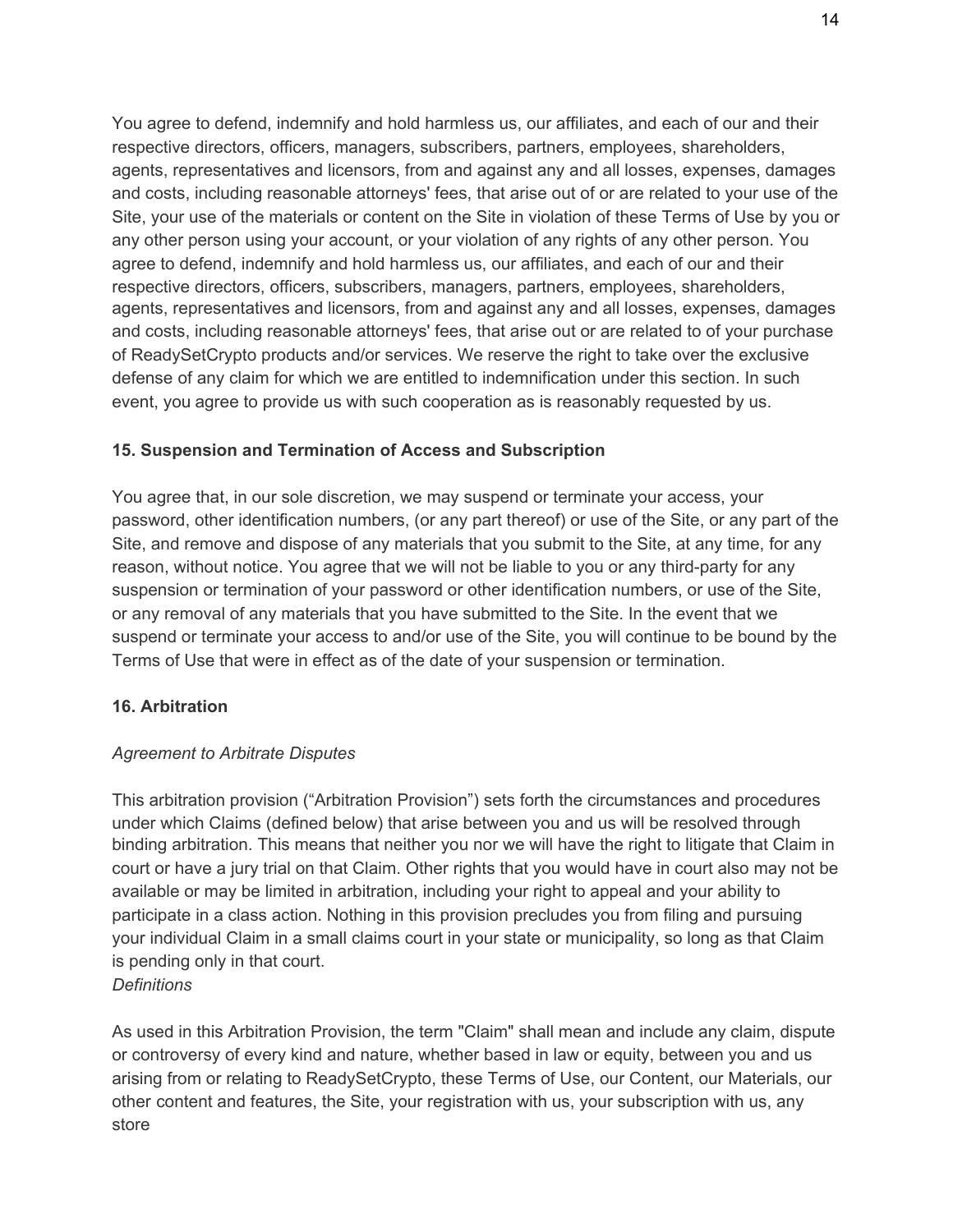purchase, as well as any related or prior agreement that you may have had with us or the relationships resulting from any of the above agreements ("Agreements"), including the validity, enforceability or scope of this Arbitration Provision or the Agreements. As used in this Arbitration Provision, "you" and "us" also includes any corporate parent, or wholly or majority owned subsidiaries, affiliates, any licensees, predecessors, successors, assigns, any purchaser of any accounts, all agents, employees, officers, directors and representatives of any of the foregoing, and any third-party using or providing any product, service or benefit in connection with ReadySetCrypto, the Site, our Content, our Materials, our other content and features, your registration and/or subscription with us, any product purchases.

#### *Initiation of Arbitration Proceeding/Selection of Administrator*

Any Claim shall be resolved, upon the election by you or us, by arbitration pursuant to this Arbitration Provision and the code of procedures of the national arbitration organization to which the Claim is referred in effect at the time the Claim is filed (the "Code"), except to the extent the Code conflicts with this Agreement. Claims shall be the American Arbitration Association ("AAA"). For a copy of the procedures, to file a Claim or for other information about the AAA, contact AAA at 335 Madison Avenue, New York, NY 10017, www.adr.org. In addition to the AAA, Claims may be referred to any other arbitration organization that is mutually agreed upon in writing by you and us, or to an arbitration organization or arbitrator(s) appointed pursuant to section 5 of the Federal Arbitration Act, 9 U.S.C. sections 1-16, provided that any such arbitration organization and arbitrator(s) will enforce the terms of this entire Arbitration Provision.

#### *Class Action Waiver and Other Restrictions*

Arbitration shall proceed solely on an individual basis without the right for any Claims to be arbitrated on a class action basis or on bases involving claims brought in a purported representative capacity on behalf of others. The arbitrator's authority to resolve and make written awards is limited to Claims between you and us alone. Claims may not be joined or consolidated unless agreed to in writing by all parties. No arbitration award or decision will have any preclusive effect as to issues or claims in any dispute with anyone who is not a named party to the arbitration. Notwithstanding any other provision in these Terms of Use (including the "Continuation" provision below), and without waiving either party's right of appeal, if any portion of this "Class Action Waiver and Other Restrictions" provision is deemed invalid or unenforceable, then the entire Arbitration Provision (other than this sentence) shall not apply.

#### *Arbitration Procedures*

This Arbitration Provision is made pursuant to a transaction involving interstate commerce, and shall be governed by the Federal Arbitration Act, 9 U.S.C. Sections 1- 16, as it may be amended ("FAA"), and the applicable Code. The arbitrator shall apply substantive Arizona law consistent with the FAA and applicable Arizona statutes of limitations and shall honor claims of privilege recognized at law. Federal or state rules of civil procedure or evidence shall not apply. Written requests to expand the scope of discovery rest within the arbitrator's sole discretion and shall be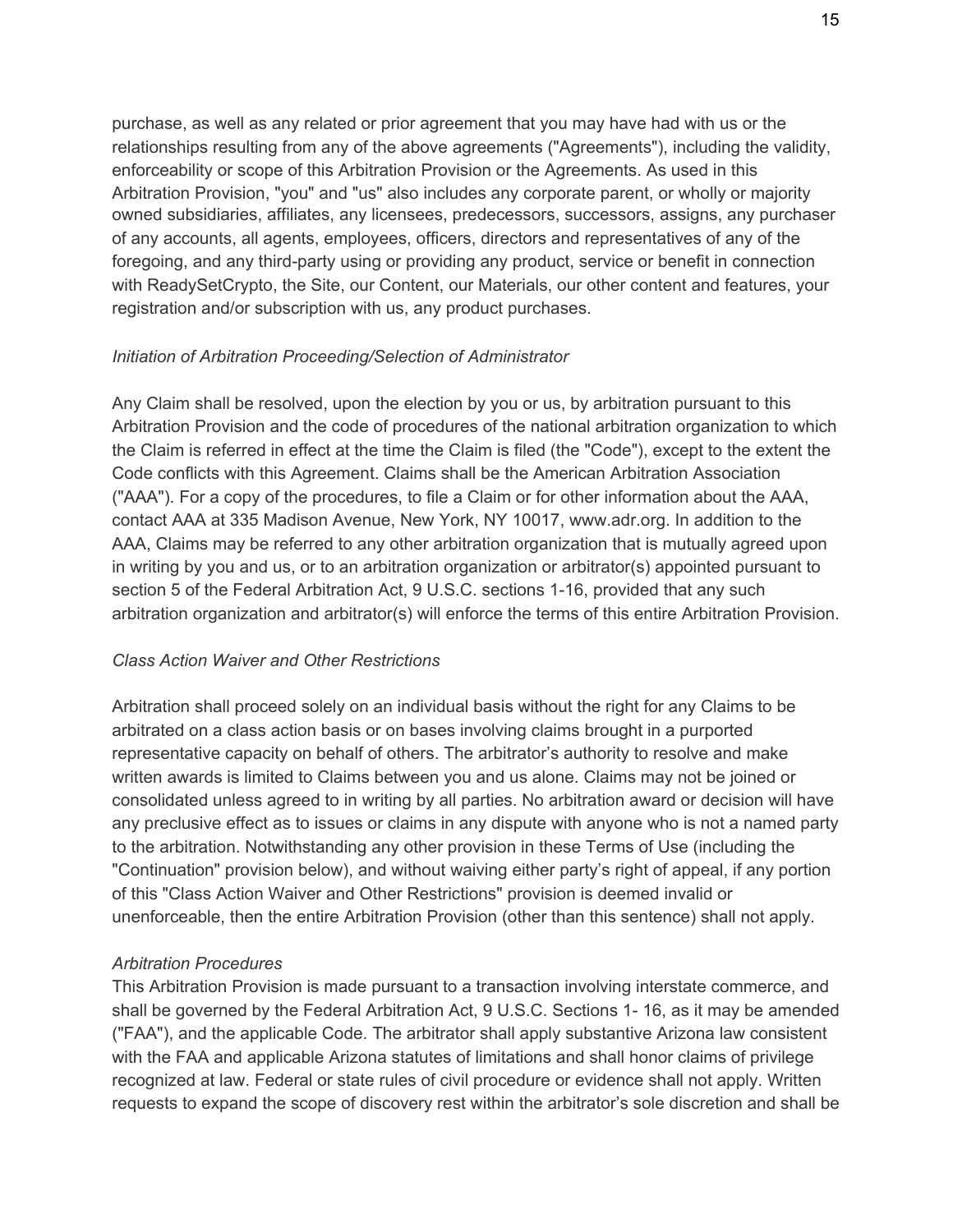determined pursuant to the applicable Code. The arbitrator shall take reasonable steps to preserve the privacy of individuals, and of business matters. Judgment upon the written arbitral award may be entered in any court having jurisdiction. Subject to the right of appeal under the FAA, the arbitrator's written decision will be final and binding unless you or we take an appeal from the award by making a dated, written request to the arbitration organization within 30 days from the date of entry of the written arbitral award. A three-arbitrator panel administered by the same arbitration organization shall consider anew any aspect of the award objected to by the appellant, conduct an arbitration pursuant to its Code and issue its decision within 120 days of the date of the appellant's written notice. The panel's majority vote decision shall be final and binding.

## *Location of Arbitration/Payment of Fees*

The arbitration shall be held at a location determined by the AAA pursuant to the Code (provided that such location is reasonably convenient for you). Irrespective of who prevails in arbitration, you will only be responsible for paying your share, if any, of the arbitration fees required by the applicable Code, which amount shall not exceed the filing fees you would have incurred if the Claim had been brought in the appropriate state or federal court closest to your residence. We will pay the remainder of any arbitration fees. At your written request, we will consider in good faith making a temporary advance of all or part of your share of the arbitration fees. Waivers also may be available from the AAA.

### *Continuation*

This Arbitration Provision shall survive termination or expiration of these Terms of Use, your registration, your ReadySetCrypto membership, any Voucher, any offer in our store or the termination of this Site or our operations, and any bankruptcy by you or us. If any portion of this Arbitration Provision, except the "Class Action Waiver and Other Restrictions" provision above, is deemed invalid or unenforceable for any reason, it shall not invalidate the remaining portions of this Arbitration Provision, these Terms of Use or any predecessor agreement you may have had with us, each of which shall be enforceable regardless of such invalidity. If the Class Action Waiver and Other Restrictions is found to be invalid, unenforceable or illegal, then the entirety of this Arbitration Provision shall be null and void, and neither you nor ReadySetCrypto shall be entitled to arbitrate their dispute.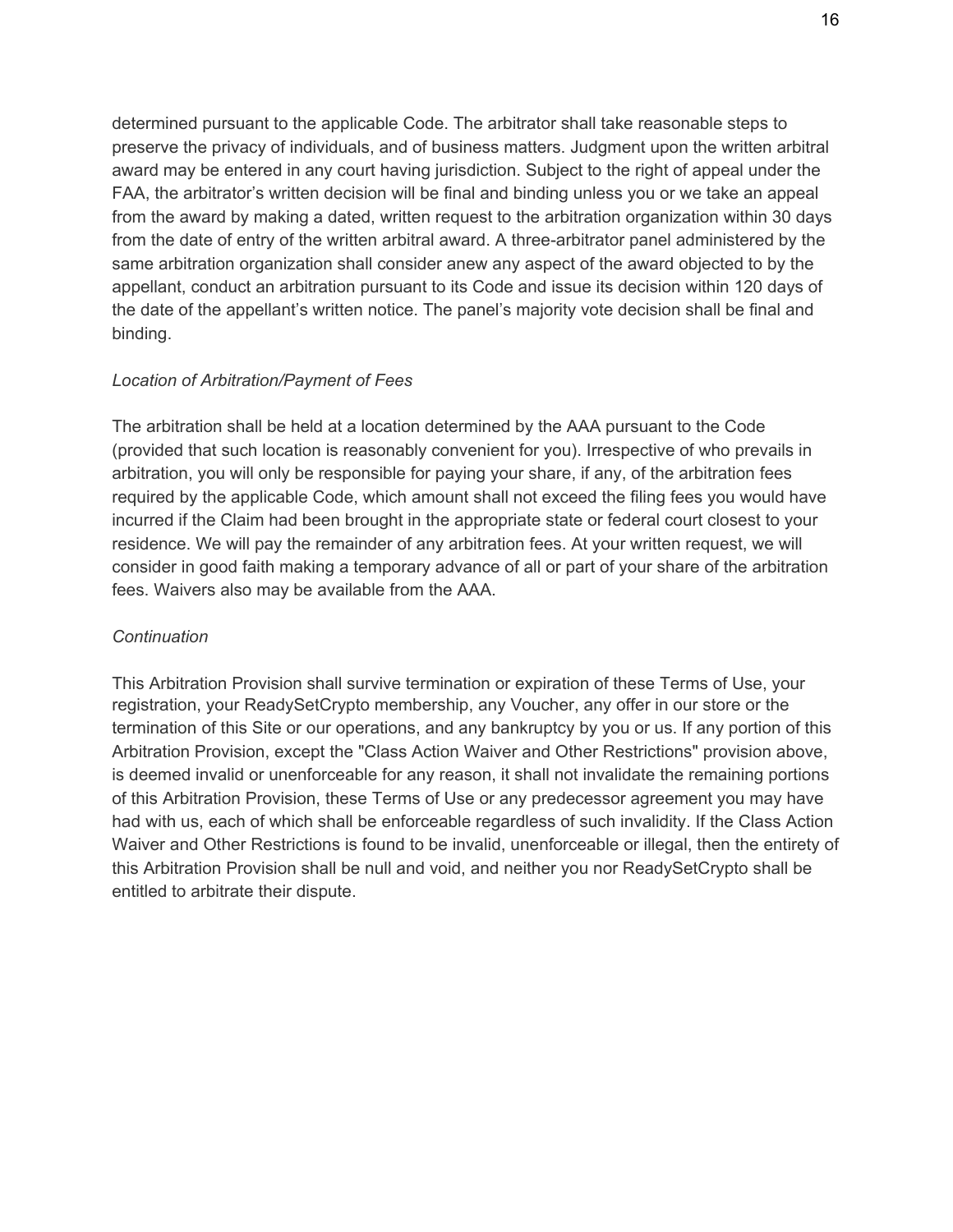### **19. Miscellaneous**

This agreement constitutes the entire agreement between us and you with respect to the subject matter contained in this agreement and supersedes all previous and contemporaneous agreements, proposals and communications, whether written or oral. If any provision of these Terms of Use is held to be invalid by a court of competent jurisdiction, such invalidity shall not affect the enforceability of any other provisions contained in these Terms of Use, and the remaining provisions of these Terms of Use shall remain in full force and effect. These Terms of Use will be governed by and construed in accordance with the laws of the State of Arizona, without giving effect to any principles of conflicts of law.

This agreement is personal to you and you may not assign it to any other person. We may assign this agreement to a third-party at any time without notice to you. However, if we assign this agreement, the Terms of Use will remain substantially and materially the same, unless such Terms of Use are changed in the manner provided in these Terms of Use.

Neither our failure to exercise any of our rights under these Terms of Use nor our delay in enforcing or exercising any of our rights shall constitute a waiver of such rights. If we waive any right under these Terms of Use on one occasion, such waiver shall not operate as a waiver as to any other occasion.

Except as otherwise set forth in these Terms of Use, these Terms of Use are not intended to benefit any third-party, and do not create any third-party beneficiaries. Accordingly, these Terms of Use may only be invoked or enforced by you or us. You agree that regardless of any statute or law to the contrary, any claim or cause of action that you may have arising out of or related to use of the Site, our store or these Terms of Use must be filed by you within one year after such claim or cause of action arose or be forever barred.

We invite our subscribers to enjoy all the features this site has to offer. But we must require that each subscriber abide by certain rules so that no one's rights are stepped on. Failure to abide by these rules can result in immediate termination of access to this site, without refund or recourse.

# **Privacy Statement Regarding Customer and Online User Information**

This Privacy Statement Regarding Customer and Online User Information ("Privacy Statement") applies to ReadySetCrypto and its worldwide subsidiaries ("ReadySetCrypto LLC," "we" or "our"), but not to those **ReadySetCrypto**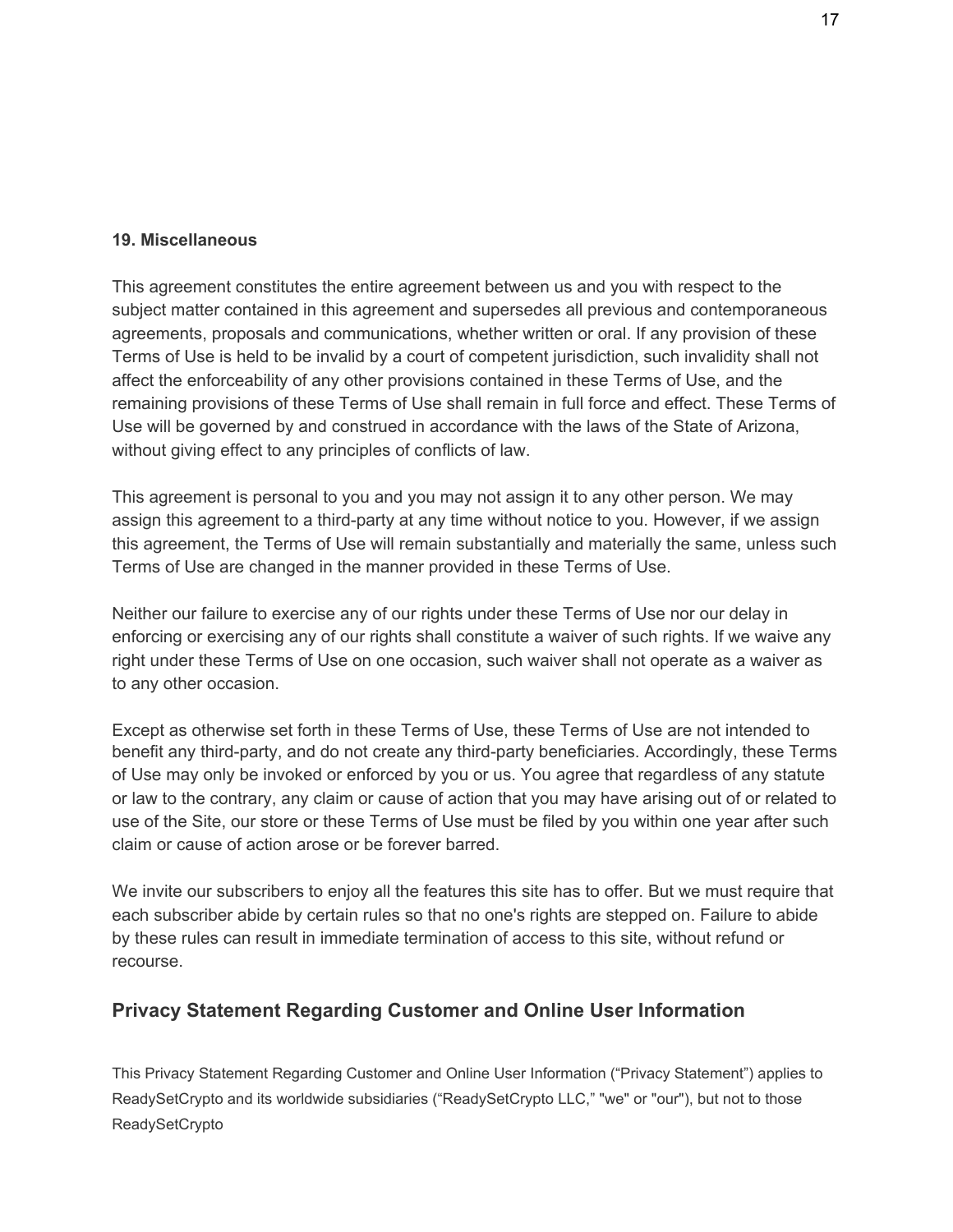subsidiaries that have published their own privacy and security statements. This Privacy Statement also does not apply to the websites of our business partners or to any other third parties, even if their websites are linked to our website. We recommend you review the privacy statements of the other parties with which you interact.

This Privacy Statement governs Personal Information we collect from our customers and online users ("you"), as well as information we automatically collect from your online visits (e.g. data collected via cookies).

For the purposes of this Privacy Statement, "Business partner" means any subcontractor, vendor or other entity with whom we have an ongoing business relationship to provide products, services or information. "Personal Information" means information that identifies you, such as your name, telephone number and email address.

### Information We Collect

We may ask you to provide Personal Information when you

- Use our websites:
- Request quotes, services, support, downloads, trials, whitepapers or information;
- Place orders for products or services or register for events or webinars;
- · Participate in surveys, sweepstakes or other promotional activities online or in any other venue;
- Subscribe to newsletters, ReadySetCrypto programs, promotional emails or other materials;
- Apply for a job, submit your resume/CV or create a candidate profile; or
- Contact us.

Personal Information we request may include your email address, name, home address and telephone number. If you make a purchase, we may ask for your credit card number and billing information. Job applicants may be asked to provide information such as educational background, employment experience and job interest, and such information can be recorded and processed in different countries. We may also collect demographic information, such as your business or company information, age, gender, interests, and preferences. Forms that you choose to complete will indicate whether information requested is mandatory or voluntary.

#### **ReadySetCrypto PRIVACY**

#### **PRIVACY POLICY**

**Last Updated May 22, 2018** We may collect information about your visits to our websites, including the pages you view, the links and advertisements you click, search terms you enter, and other actions you take in connection with ReadySetCrypto websites and services. We may also collect certain information from the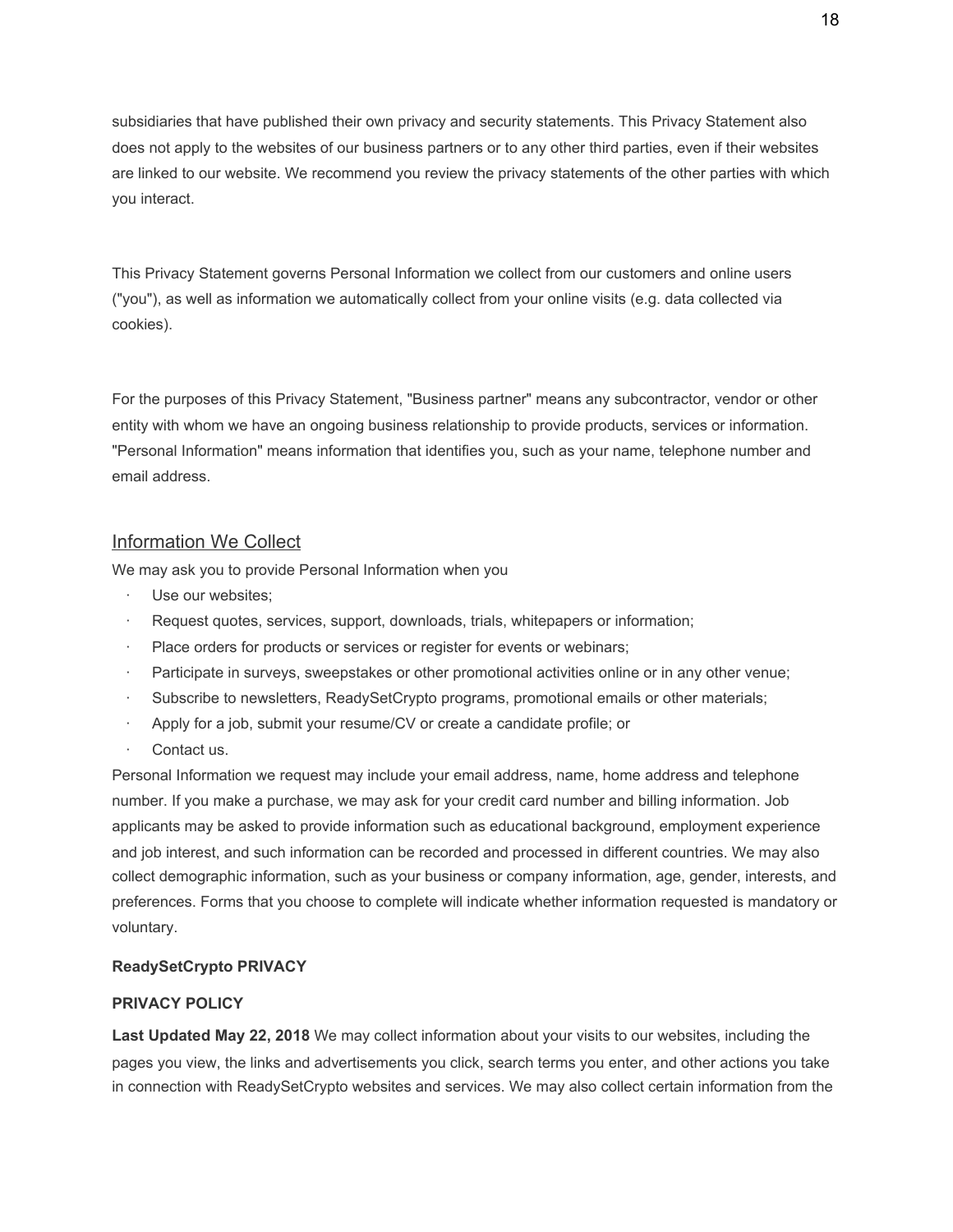browser you used to come to our website, such as your Internet Protocol (IP) address, browser type and language, access times, the Uniform Resource Locator (URL) of the website that referred you to our website and to which URL you browse away from our site if you click on a link on our site.

In order to offer you a more consistent and personalized experience in your interactions with ReadySetCrypto, information collected through one source may be combined with information ReadySetCrypto obtains through other sources. We may also supplement the information we collect with information obtained from other parties, including our Business Partners and other third parties.

Some ReadySetCrypto services may be co-branded and offered in conjunction with another company. If you register for or use such services, both ReadySetCrypto and the other company may receive information collected in conjunction with the co-branded services, and may use the information according to each company's privacy statement and other agreements with you.

### How We Use Personal Information

ReadySetCrypto uses your Personal Information to:

- · Deliver the services and support or carry out the transactions you have requested;
	- Send communications to you, such as product safety information, your transaction status including order confirmations, information about particular ReadySetCrypto programs in which you have chosen to participate, information about products and services available from ReadySetCrypto and its subsidiaries, promotional offers and surveys;
- Facilitate communications from ReadySetCrypto Business Partners;
- Customize, analyze and improve our products, services (including the content and advertisements on our website), technologies, communications and relationship with you;
- Enforce our conditions of sale, website terms and/or separate contracts (if applicable) with you;
- Prevent fraud and other prohibited or illegal activities;
- Protect the security or integrity of our website(s), our business(es), or our products or services; or
- Otherwise, as disclosed to you at the point of collection.

Personal Information collected may be stored and processed in the United States or any other country in which ReadySetCrypto or its subsidiaries or Business Partners maintain facilities.

### Disclosing Personal Information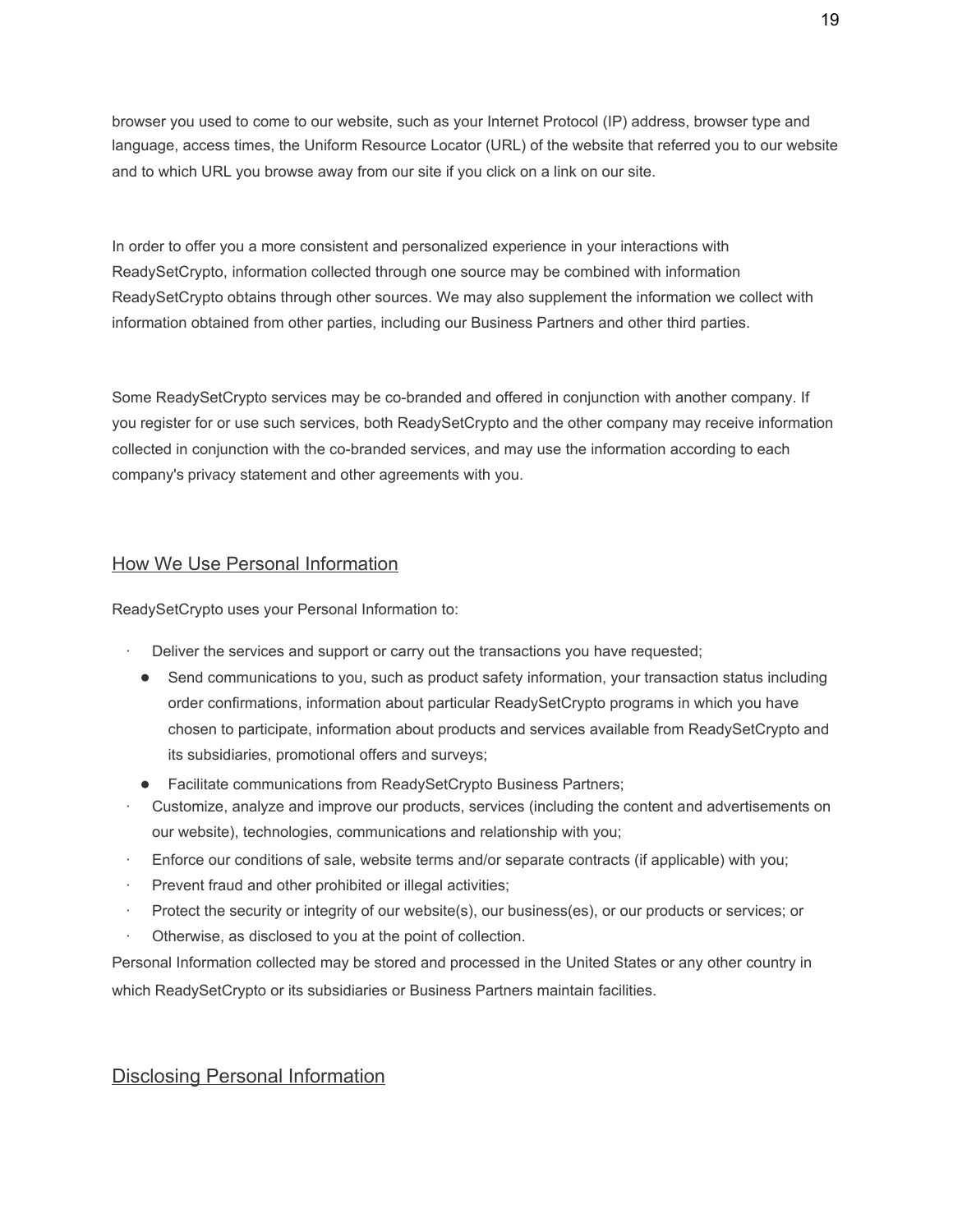We may share your Personal Information with subsidiaries or Business Partners to carry out transactions you request, or to make our business or that of our subsidiaries more responsive to your needs, which includes our subsidiaries providing you with information about ReadySetCrypto, and ReadySetCrypto braddets and services. These communications may include requests relating to ReadySetCrypto and ReadySetCrypto branded products or services or offers. We will only share your Personal Information with Business Partners who agree to protect your Personal Information and use it solely for the purposes set forth by ReadySetCrypto.

In addition, ReadySetCrypto may share your Personal Information with participants in our sales and marketing chain, including but not limited to retailers, resellers, distributors, integrators, order fulfillers and some sales agents ("Channel Partners"), for the limited purposes of selling, marketing or providing support for ReadySetCrypto products and services.

We may also disclose your Personal Information in connection with law enforcement, fraud prevention or other legal action; as required by law or regulation; if ReadySetCrypto (or a part of ReadySetCrypto) is sold or merges with another company; or if ReadySetCrypto reasonably believes it is necessary to protect ReadySetCrypto, its customers or the public.

Except as described above, we will not disclose your Personal Information to third parties for their own marketing purposes without your consent.

# How You Can Access Your Information

ReadySetCrypto wants to help you keep your Personal Information accurate. To view or edit your Personal Information that has been stored online in your ReadySetCrypto account, please visit the member account information section of the ReadySetCrypto.com website. For the security of your account, you will be required to sign in with your login ID and password. If you have any questions about the type of personal data we hold about you or if you wish to request deletion of personal data we hold about you, please send a written request to Support@readysetcrypto.com or the postal address provided at the bottom of this Privacy Statement. Selecting Your Communication Preferences and Opting Out of Marketing

You may choose to receive or not receive marketing communications from ReadySetCrypto by indicating your preferences. Please send a written request to Support@ReadySetCrypto.com or the postal address provided at the bottom of this Privacy Statement. Opportunities to select your preferences include the following:

### How We Secure Your Personal Information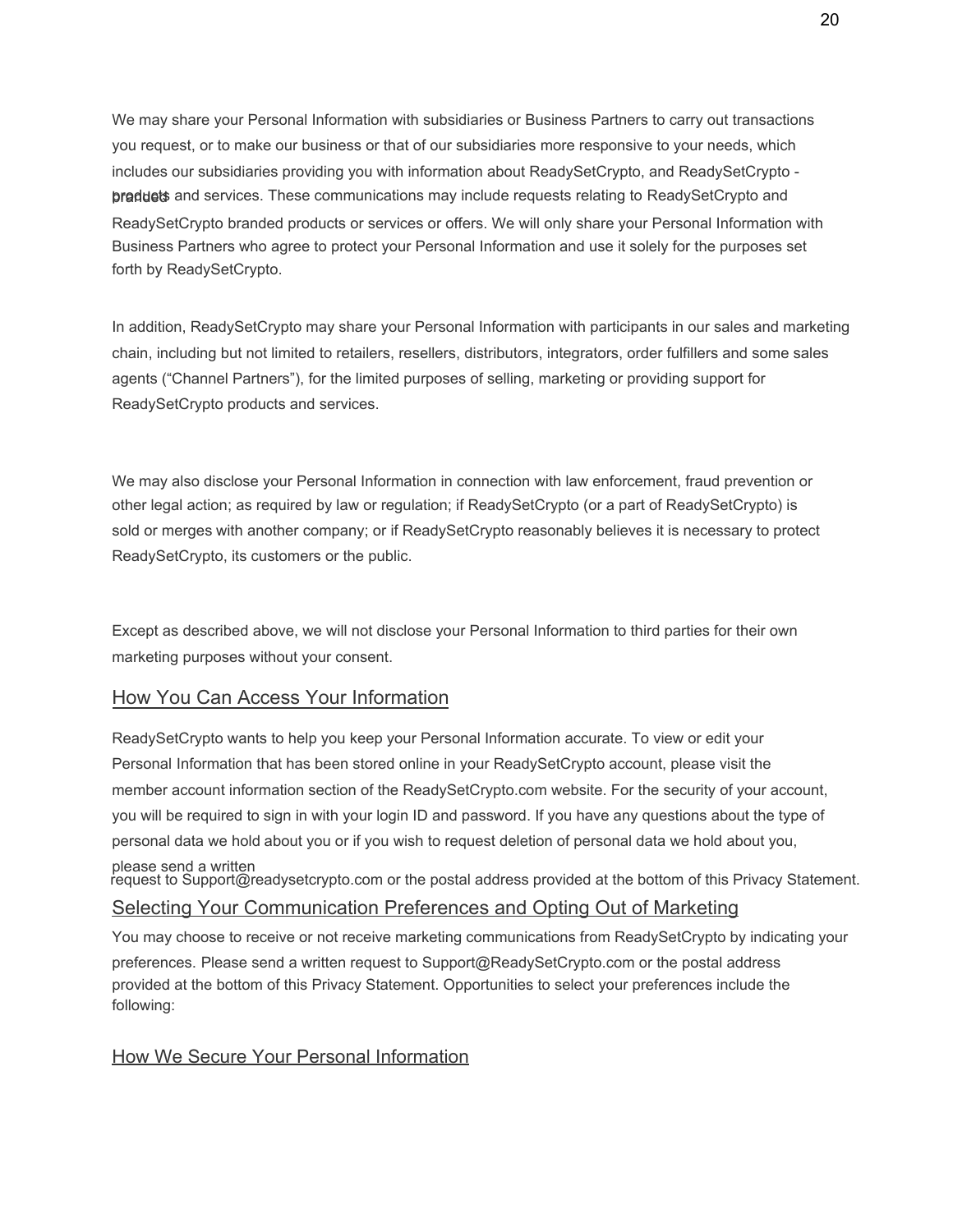ReadySetCrypto takes all reasonable steps to protect your Personal Information from misuse, interference and loss, as well as unauthorized access, modification or disclosure. The ways we do this include:

- using encryption when collecting or transferring sensitive information, such as credit card details;
- limiting physical access to our premises;
- limiting access to the information we collect about you;
- · ensuring that we and our Business Partners have appropriate security safeguards to keep personal information secure; and
- where required by law, destroying or de-identifying Personal Information

#### Collection and Use of Children's Personal Information

ReadySetCrypto takes children's privacy seriously. We do not knowingly collect personal information from children under the age of 13 through our websites. If you are under 13 years of age, please do not submit any personal information through our websites without the express consent and participation of a parent or guardian.

#### How We and Our Partners Use Cookies and Web Beacons

#### How We and Our Partners Use Cookies

ReadySetCrypto websites use ReadySetCrypto and third-party "cookies" to enable you to sign in to our services and to help personalize your online experience. We use cookies to store your preferences and other information on

your computer in order to save you time by eliminating the need to enter the same information repeatedly.

A cookie is a piece of text that is placed on your computer's hard drive. Depending on the settings you have selected, your browser adds the text to your device as a small file. Many browsers are set to accept cookies by default. You have the ability to accept or decline cookies as you prefer. The Help portion of your web browser, most likely found on the toolbar, typically tells you how to prevent your browser from accepting new cookies, how to have the browser notify you when you receive a new cookie, or how to disable cookies altogether.

Cookies allow you to take advantage of some of ReadySetCrypto essential features, including allowing you to save a Shopping Cart and remembering items in your Shopping Cart between visits. If you choose to decline cookies, you may not be able to sign in or use other interactive features of ReadySetCrypto websites and services that depend on cookies.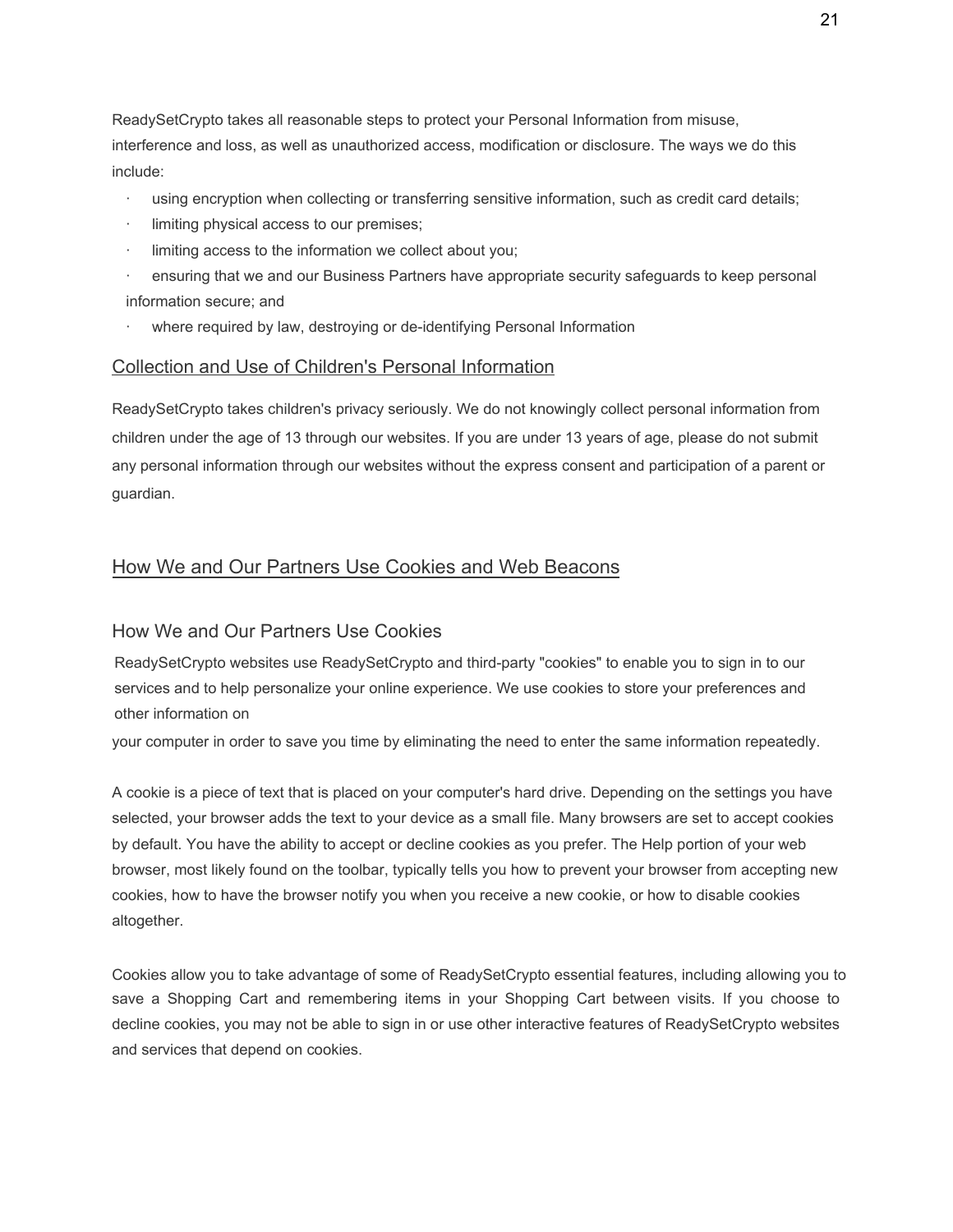# Targeted Display Advertising by ReadySetCrypto and Others

ReadySetCrypto also works with advertising and personalization Business Partners that use cookies to help us display personalized content and appropriate advertising during your visits to Website to a settlocon we want state of ReadySetCrypto.com. Cookies placed by these Business Partners also assist us with measuring the performance of our advertising campaigns and with identifying the pages you view, the links and ads you click on, other actions you take on those web pages, and the site from which you came before arriving at a web page. These cookies can be effective whether you are on ReadySetCrypto.com or another website.

### Targeted Email Marketing by ReadySetCrypto

Some marketing you receive, including email marketing, may also be personalized based on your visits to ReadySetCrypto and your browsing and purchase history. In addition, when you click on some links in email marketing you receive; our email service provider may place a cookie on your browser. This type of cookie would be linked to your email address or IP address and used to gather information about the products and services you view and purchase on ReadySetCrypto. Information gathered may be used to personalize and customize future email marketing messages you receive. You may opt out of this use by contacting support@ReadySetCrypto.com

### How We and Our Partners Use Web Beacons, Pixel Tags and Tracking Technology

ReadySetCrypto or its Business Partners may use web beacons on our websites, in our email messages, in our advertisements on other websites, or in our advertisements in others' email messages. Similarly, third parties whose content or advertisements appear at ReadySetCrypto.com, or whose email messages ReadySetCrypto.com sends to our users, may also place web beacons in their advertisements or email messages for purposes of measuring the effectiveness of the content, advertisements or email messages.

A web beacon is an electronic image that can be used to recognize a cookie on your computer when you view a web page or email message. Web beacons help us measure the effectiveness of our website and our advertising in various ways. For example, web beacons may count the number of individuals who visit our website from a particular advertisement or who make a purchase from our website after viewing a particular advertisement or they may tell us when a web page is viewed and provide a description of the page where the web beacon is placed. Web beacons may also measure the effectiveness of our email campaigns, by counting the number of individuals who open or act upon an email message, determining when an email message is opened and determining how many times an email message is forwarded. We may combine the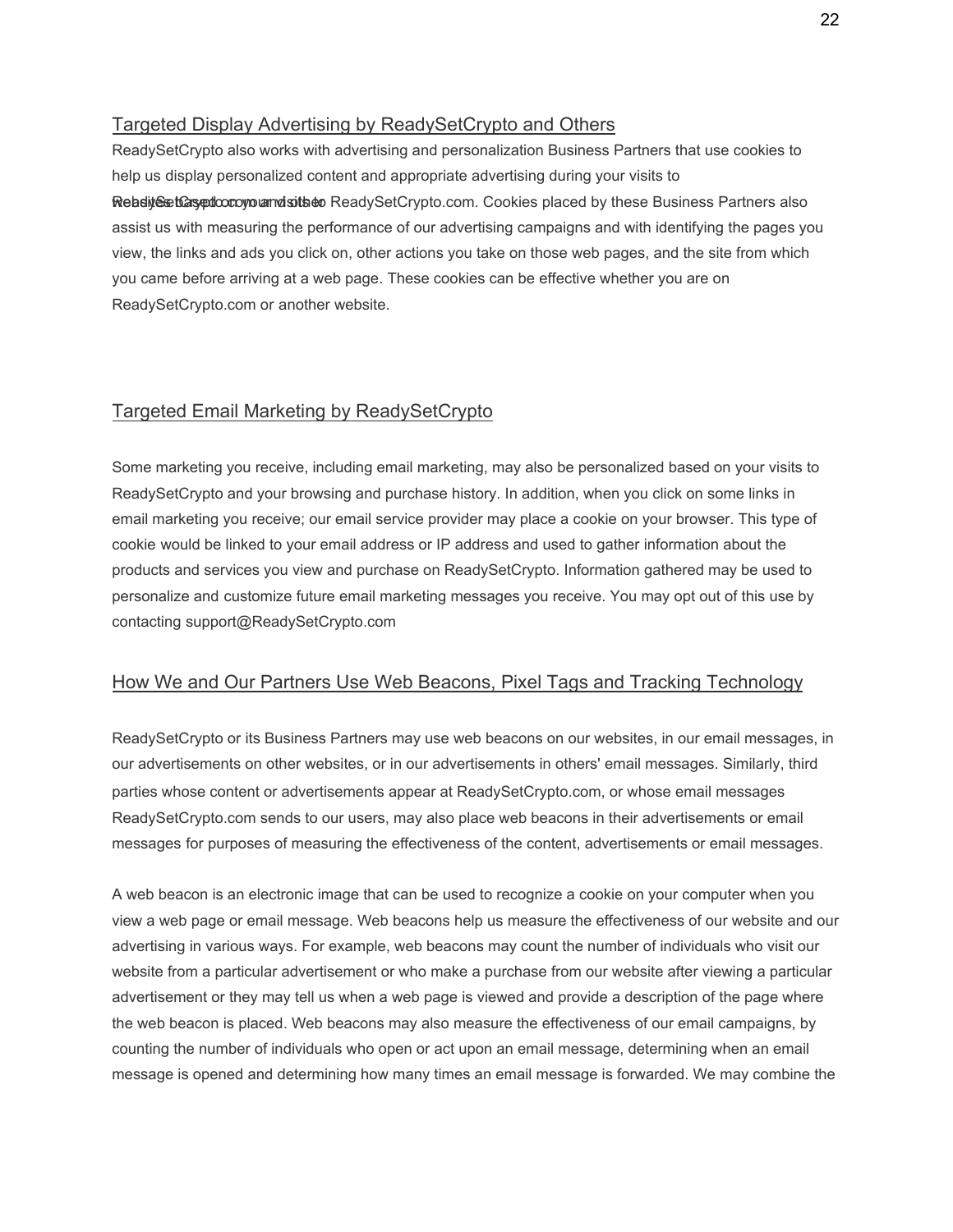information that we collect through web beacons with other Personal Information we have collected from you.

We may allow some of our Business Partners to compile individual or aggregated statistics from the use of web beacons on ReadySetCrypto.com by ReadySetCrypto, its agents or others, to determine the effectiveness of

online marketing and to develop statistics on how often clicking on an advertisement results in a purchase or other action on the advertiser's site. Aggregate information may include demographic and usage information. No Personal Information about you is shared with Business Partners for this research.

You can make some web beacons unusable by rejecting cookies in your web browser as described in the How We and Our Partners Use Cookies section above.

When you visit our websites or view one of our email messages, we may use pixel tags (also called "clear" gifs), tracking links and/or similar technology to note some of the pages you visit on our websites. We may also use pixel tags to determine what types of email your browser supports. We may use the information collected through web beacons, pixel tags, tracking links and similar technology in combination with your Personal Information to personalize your experience on and to provide you with more useful and relevant advertisements.

### Social Media Features

Our website includes social media features, including Facebook "Like" button and Twitter "Follow" button. These features may collect your IP address, which page you are visiting on our site, and may set a cookie to enable the feature to function properly. Social media features are either hosted by a third party or hosted directly on our Site. Your interactions with these features are governed by the privacy policy of the company providing it.

# Links to Third-Party Websites and Services

Please be aware that ReadySetCrypto provides links to other websites, which if you click on them may collect Personal Information about you. The information practices of those third-party websites linked to ReadySetCrypto.com are not covered by this Privacy Statement.

# Changes to Our Privacy Statement Regarding Customer and Online User Information

We will occasionally update this Privacy Statement. If we make changes to this Privacy Statement or make any material changes to how we use your Personal Information, we will revise this Privacy Statement to reflect such changes and revise the statement's effective date, included at the end of this section. We